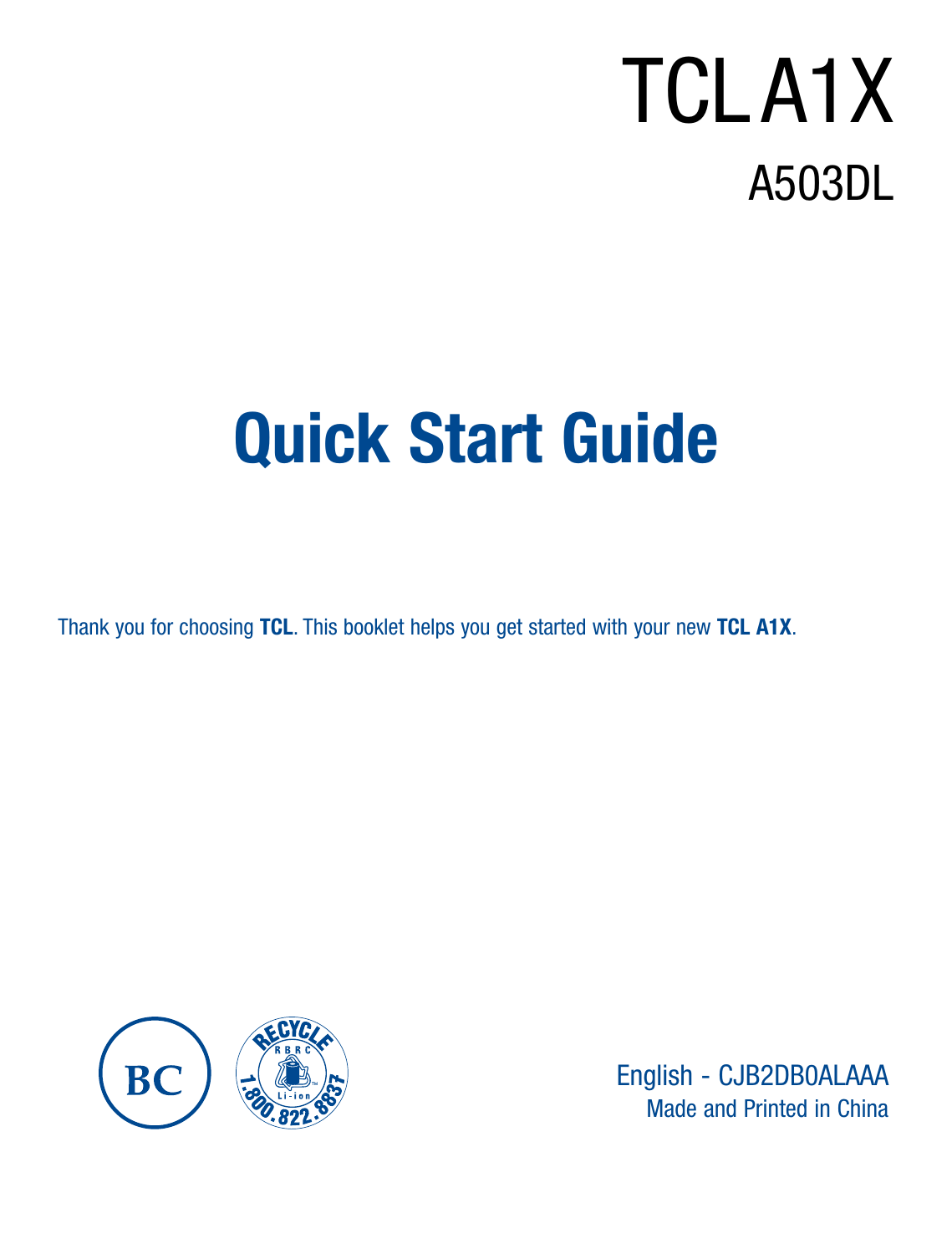# **Table of contents**

| $\blacksquare$ |  |
|----------------|--|
| $\overline{2}$ |  |
| $\mathbf{3}$   |  |
| $\overline{a}$ |  |
| 5              |  |
| 6              |  |
| $\overline{7}$ |  |
| 8              |  |
| 9              |  |
| 10             |  |
| 11             |  |
|                |  |
|                |  |



This product meets applicable national SAR limits of 1.6 W/kg. The specific maximum SAR values can be found on page 32 of this user guide.

When carrying the product or using it while worn on your body, either use an approved accessory such as a holster or otherwise maintain a distance of 15 mm from the body to ensure compliance with RF exposure requirements. Note that the product may be transmitting even if you are not making a phone call.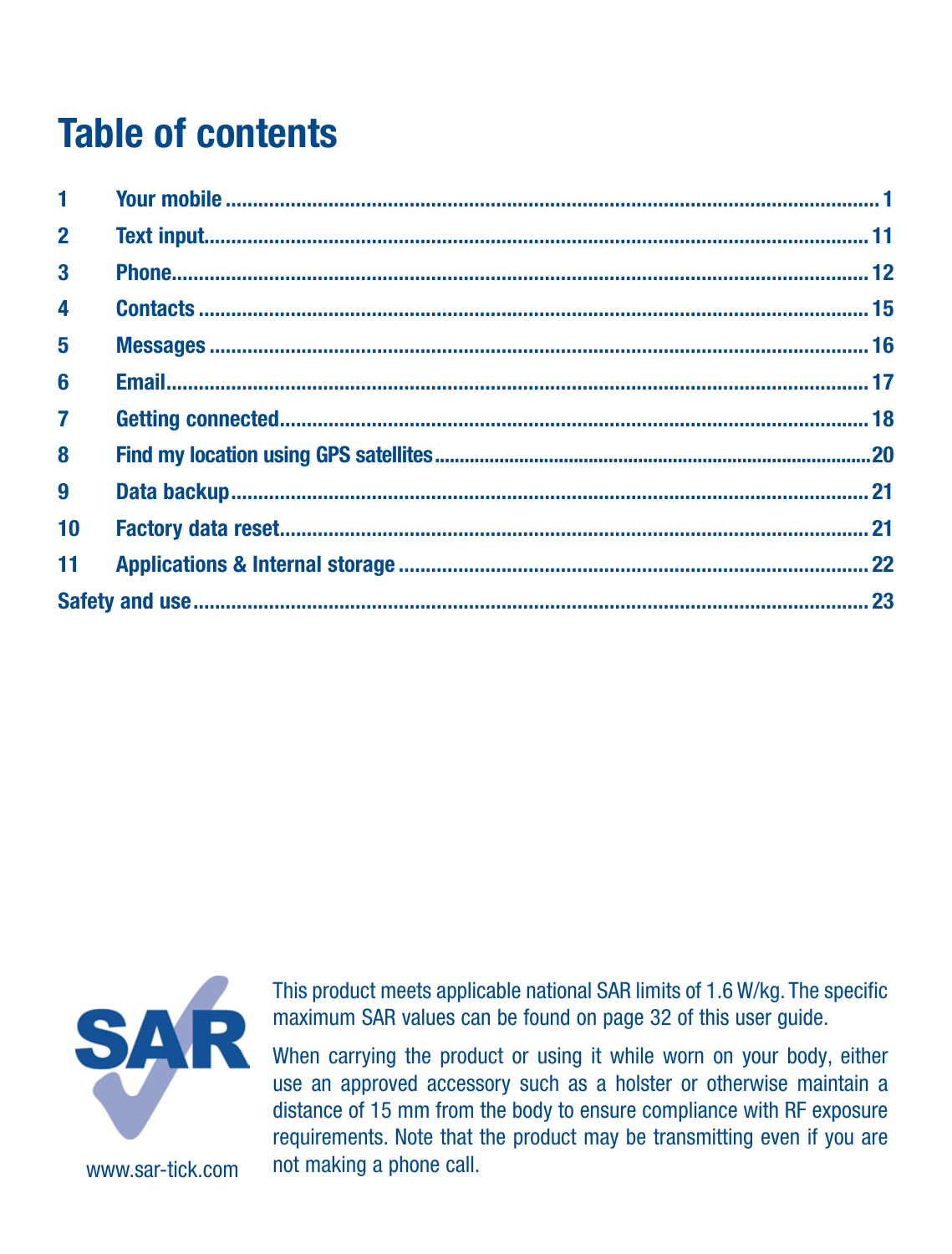# <span id="page-2-0"></span>

 $1.1<sub>1</sub>$ **Keys and connectors** 

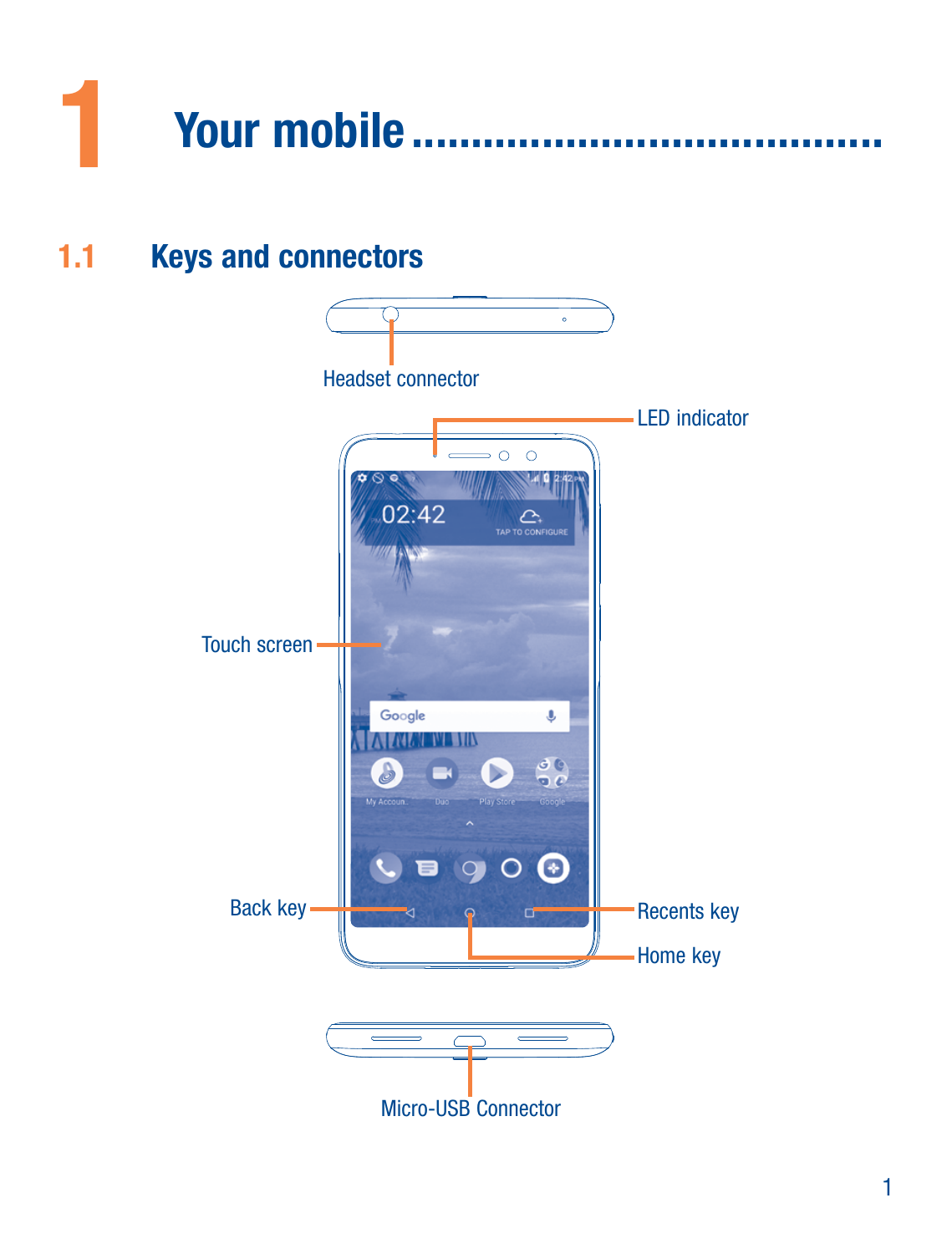

#### Back key

• Touch to go back to the previous screen, or to close a dialog box, options menu, the notification panel, etc.



#### Home key

- From any application or screen, touch to return to the Home screen.
- • Long press to open Google now.



#### Menu key

- Touch: Open a list of thumbnail images of apps you've worked with recently. Touch a thumbnail to open an app. Swipe horizontally to remove a thumbnail from the list.
- Long press to access split mode.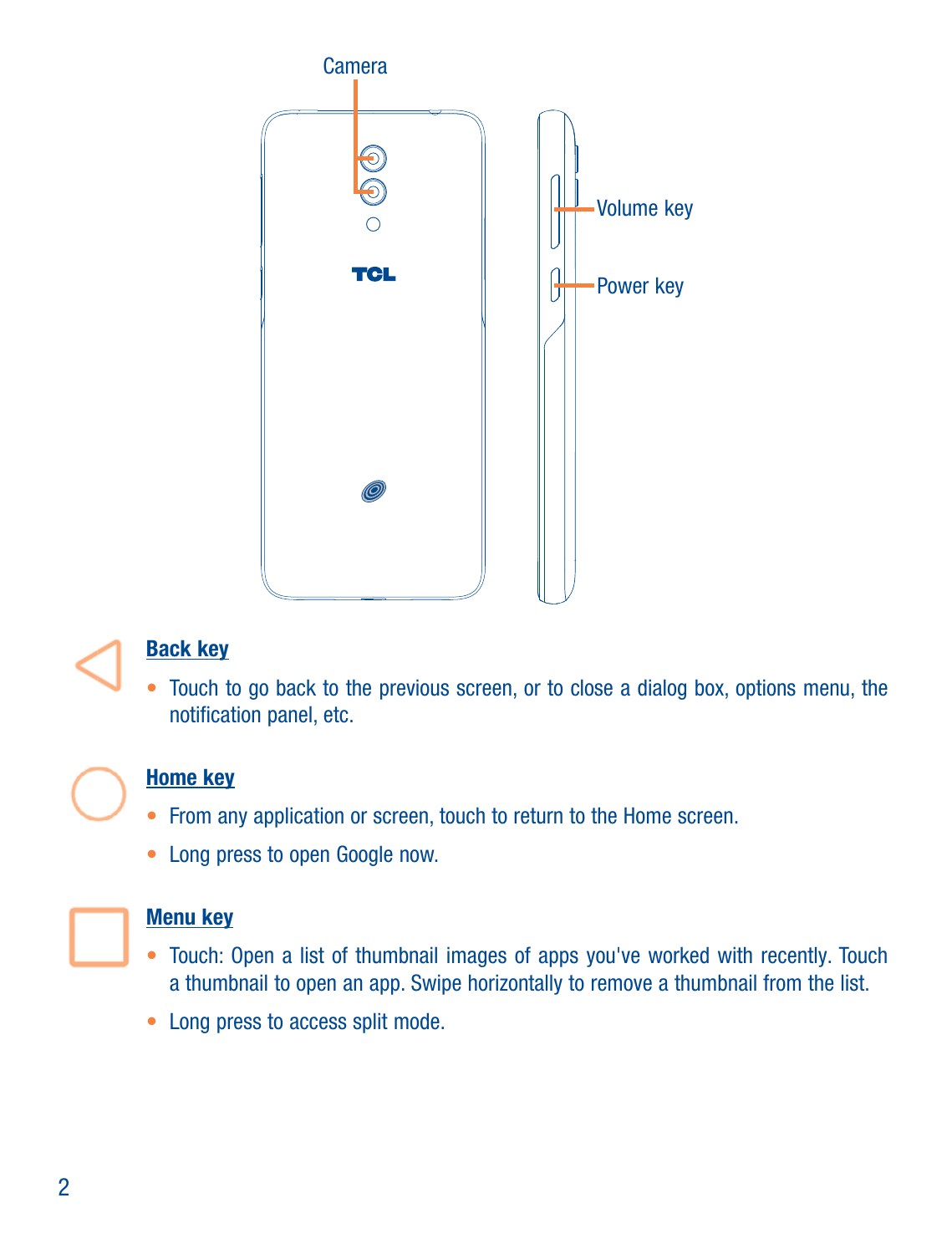### Power key

- Press: Lock the screen/Light up the screen.
- Press and hold: Show the pop-up menu to select from Power off/Restart/Airplane mode.
- Press and hold the Power key for more than 8 seconds to reboot.
- Press the Power key and Volume down key to capture a screenshot.

#### Volume Keys

- In call mode, adjusts the earpiece or headset volume.
- In Music/Video/Streaming mode, adjusts the media volume.
- In general mode, adjusts the ringtone volume.
- Mutes the ringtone of an incoming call.
- In camera mode, press **Volume up** or **down** key to take a photo.

# 1.2 Getting started

### 1.2.1 Set up

#### Installing or removing the SIM card and microSD card



To install SIM/microSD card, place the SIM/microSD card with the chip facing downwards into the housing, and then slide it into its slot. To remove SIM/microSD card, press and slide it out.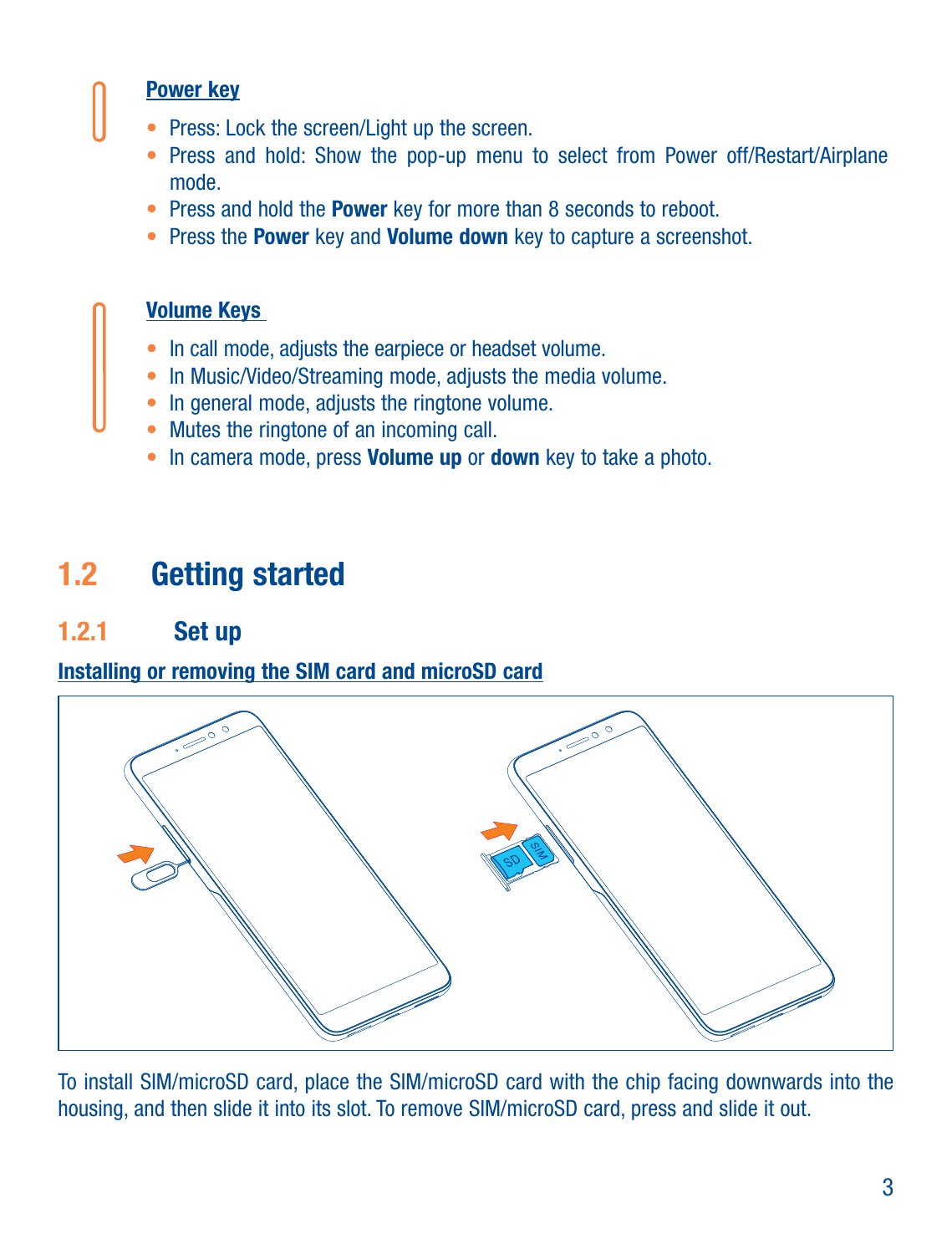#### Charging the battery



It is advised that you fully charge your battery ( $\Box$ ). Connect the battery charger to your phone and main socket respectively, charging status is indicated by the percentage on screen while the phone is powered off. The percentage increases as the phone is charged.



To reduce power consumption and energy waste when the battery is fully charged, disconnect your charger from the plug; switch off Wi-Fi, GPS, Bluetooth or backgroundrunning applications when not in use; reduce the backlight time, etc.

#### 1.2.2 Power on your phone

Hold down the Power key until the phone powers on, unlock your phone (Swipe, PIN, Password, Pattern) if necessary and confirm. The Home screen is displayed.

If you do not know your PIN code or if you have forgotten it, contact your service provider. Do not leave your PIN code with your phone. Store this information in a safe place when not in use.

#### Set up your phone for the first time

The first time you power on the phone, you should set the following options: language, mobile data, Google service, date & time, etc.

#### 1.2.3 Power off your phone

Hold down the Power key from any screen until the phone options appear, select Power off.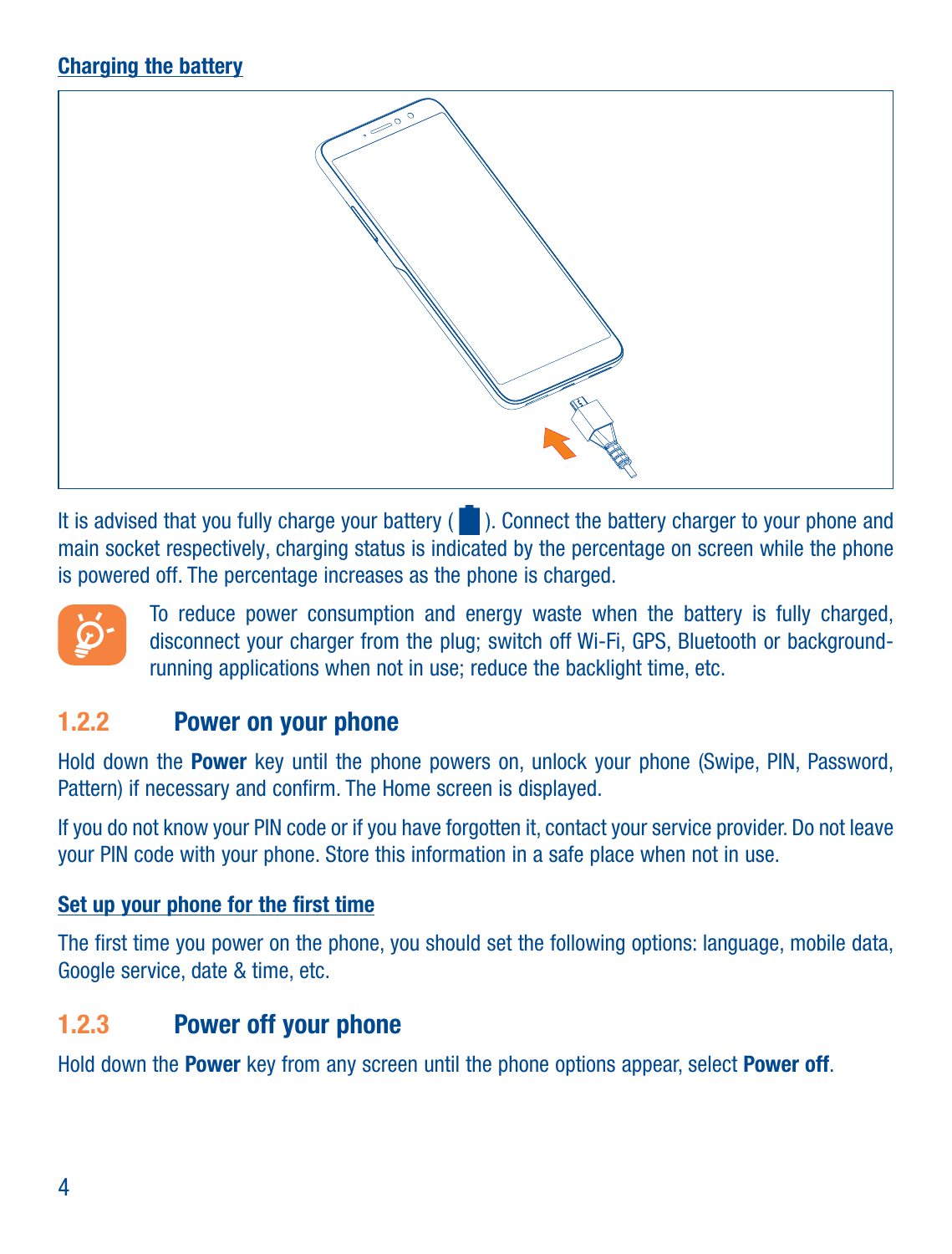## 1.3 Home screen

You can bring all the items (applications, shortcuts, folders and widgets) you love or use most frequently to your Home screen for quick access. Touch the Home key to switch to the Home screen.



The Home screen is provided in an extended format to allow more space for adding applications, shortcuts etc. Slide the Home screen horizontally to get a complete view.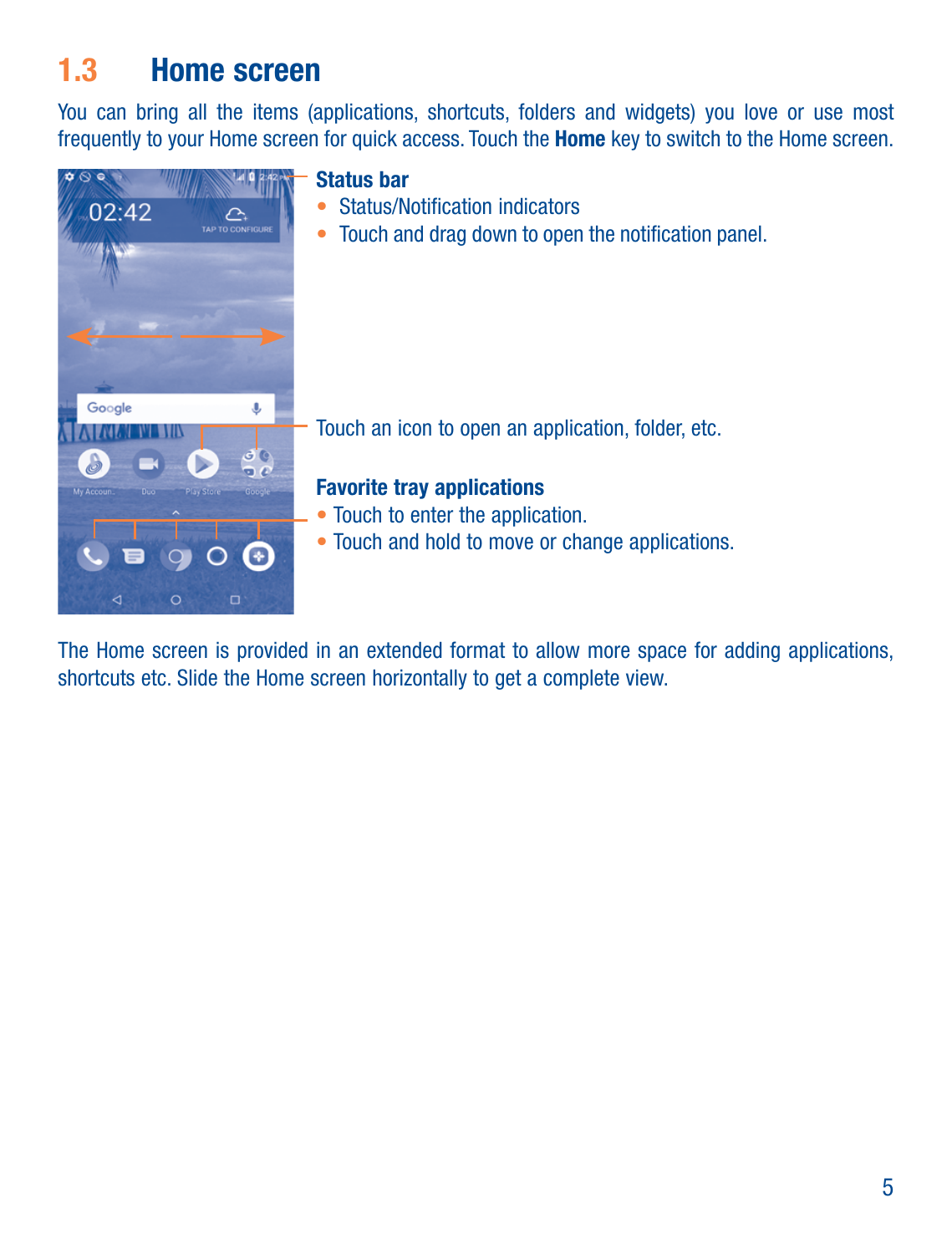#### 1.3.1 Using the touchscreen



To access an application, touch it with your finger.

Touch and Hold

To enter the available options for an item, touch and hold the item.

Drag

Place your finger on the screen to drag an object to another location.

Slide/Swipe

Slide the screen to scroll up and down the applications, images, web pages… at your convenience.

Flick



Similar to swiping, but flicking makes it moves quicker.

Pinch/Spread



Place your fingers of one hand on the screen surface and draw them apart or together to scale an element on the screen.



Automatically change the screen orientation from portrait to landscape by turning the device sideways to have a better view.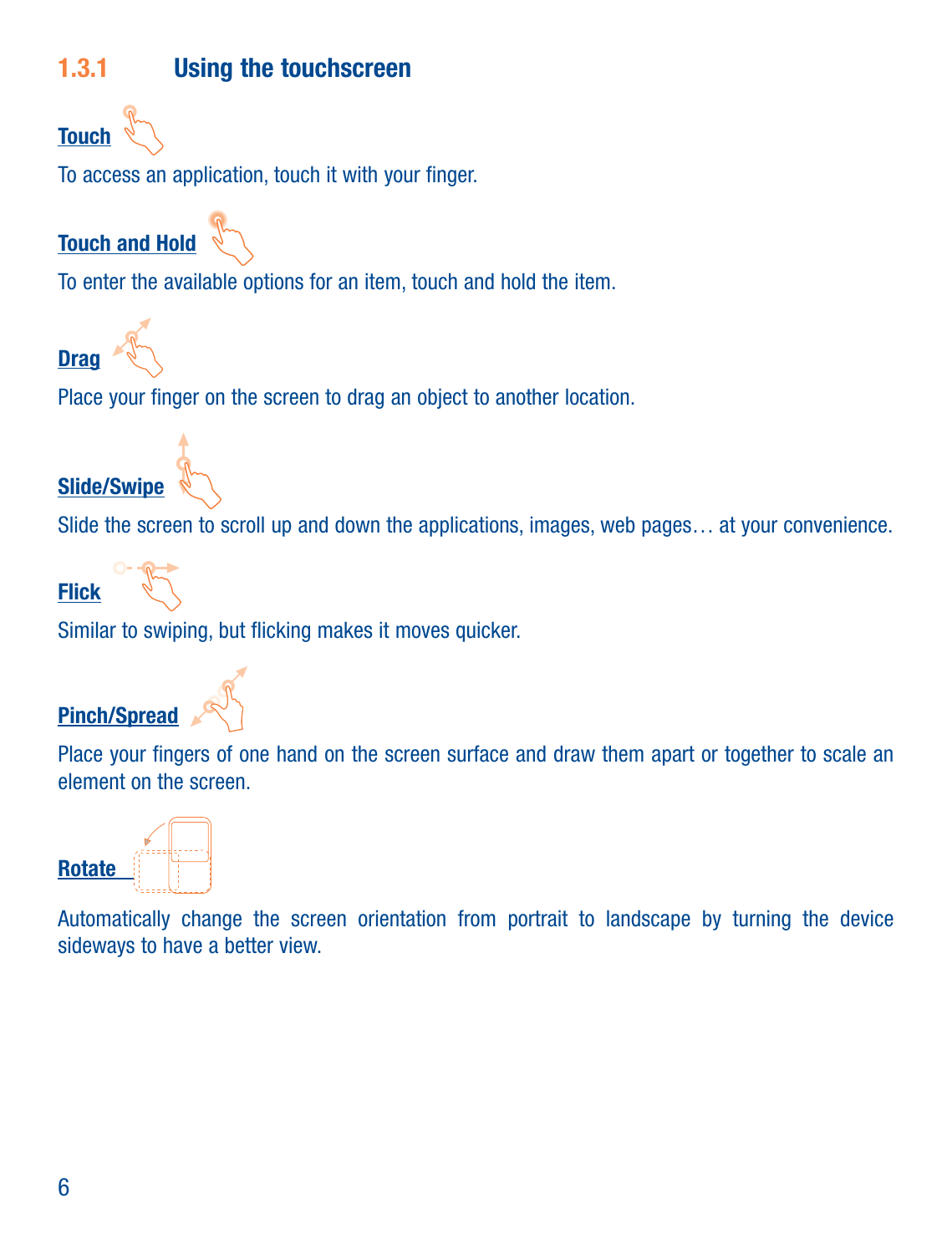## 1.3.2 Status bar

From the status bar, you can view both phone status and notification information.

#### Status icons

| $\mathbb{L}^3$ | <b>GSM only</b>          | ФÞ                      | Vibrate mode                 |
|----------------|--------------------------|-------------------------|------------------------------|
| $\mathbb{E}$   | <b>WCDMA only</b>        | গি                      | Alarm is set                 |
| 溫              | LTE only                 | Ø                       | Connected to a Wi-Fi network |
| ×              | Signal strength          | $\bm{c}$                | Speakerphone is on           |
|                | Roaming                  | N                       | No SIM card inserted         |
|                | No signal                | $\overline{\mathbf{r}}$ | <b>Battery is charging</b>   |
|                | Airplane mode            | Ţ                       | <b>Battery is very low</b>   |
| $\clubsuit$    | <b>Bluetooth is on</b>   |                         | <b>Battery is low</b>        |
| 0              | <b>Headset connected</b> |                         | Battery is partially drained |
| D              | <b>GPS</b> is on         |                         | <b>Battery is full</b>       |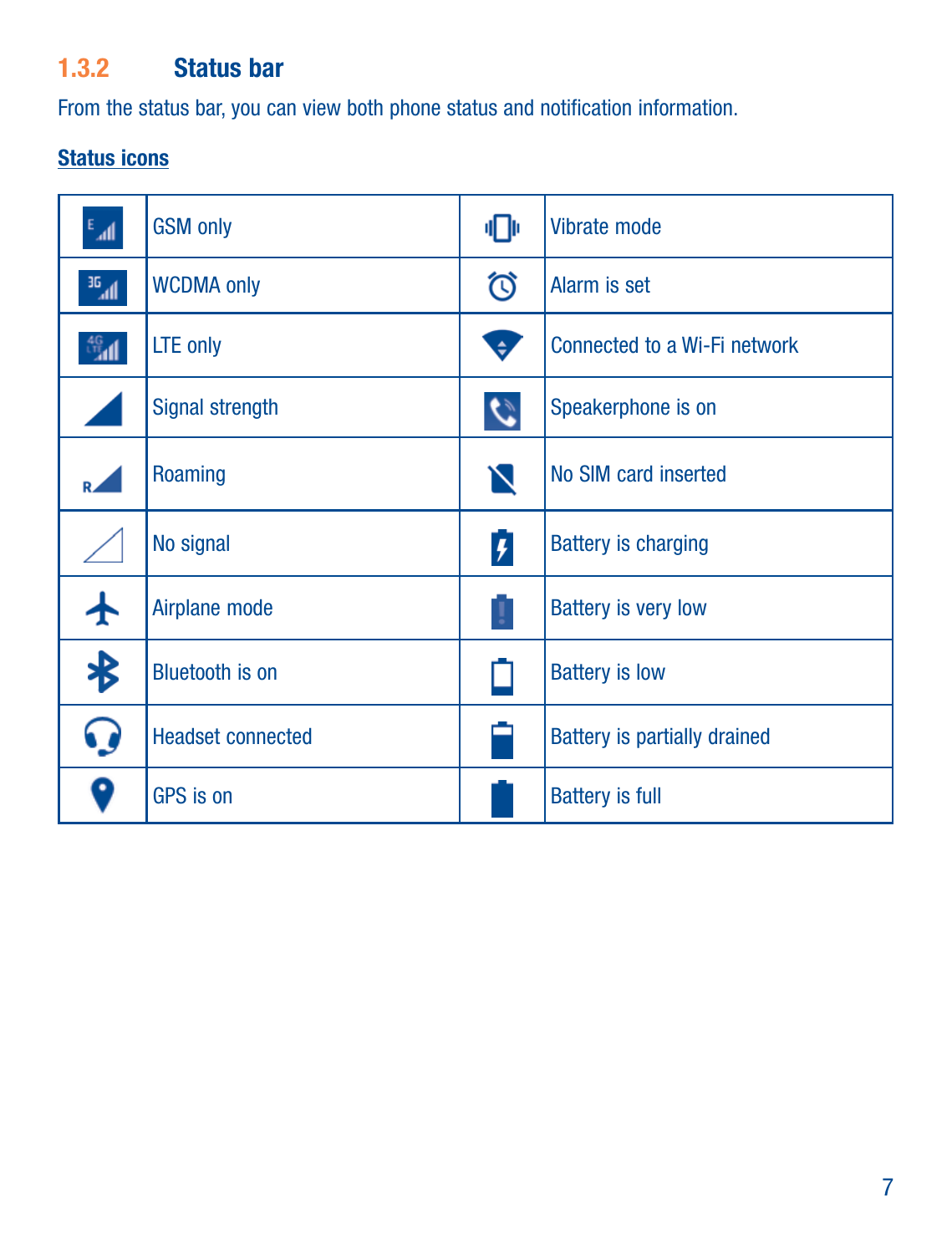### Notification icons

| $\overline{\mathsf{M}}$ | New Gmail message              | $\geq$     | Missed call                        |
|-------------------------|--------------------------------|------------|------------------------------------|
| 罓                       | New Email message              | $\sqrt{2}$ | An open Wi-Fi network is available |
| 目                       | New text or multimedia message | т          | <b>Uploading data</b>              |
| 31                      | <b>Upcoming event</b>          |            | Downloading data                   |
| $\blacksquare$          | Screenshot error               |            | System update available            |
|                         | <b>Screenshot captured</b>     |            |                                    |

Touch and drag down the Status bar to open the Quick settings panel or Notification panel. Touch and drag up to close the panels. When there are notifications, you can touch them to access notifications directly.

#### Notification panel

When there are notifications, touch and drag down the Status bar to open the Notification panel to read the detailed information.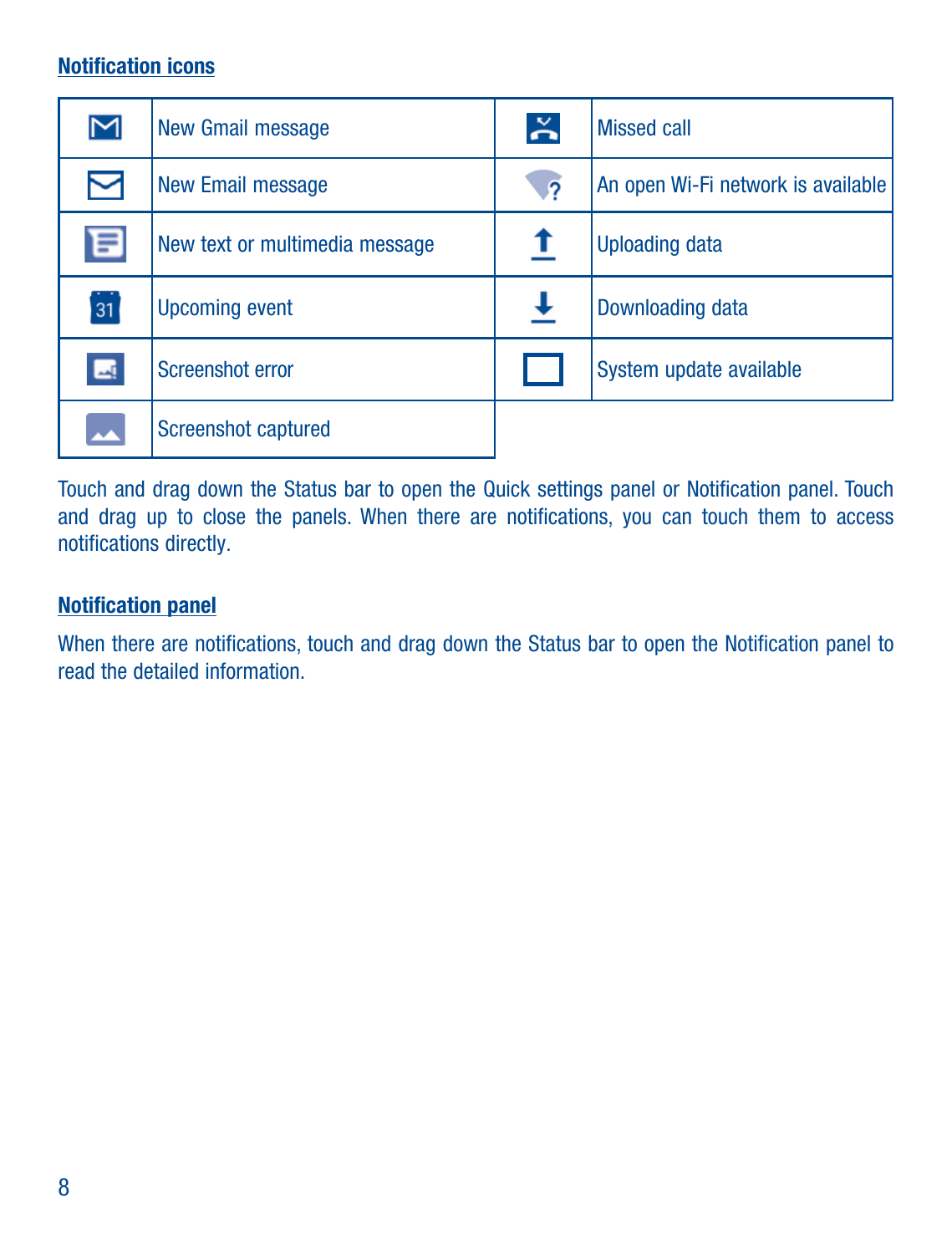

#### Quick settings panel

Touch and drag down the Notification panel to open the Quick settings panel, where you can enable or disable functions or change modes by touching the icons.

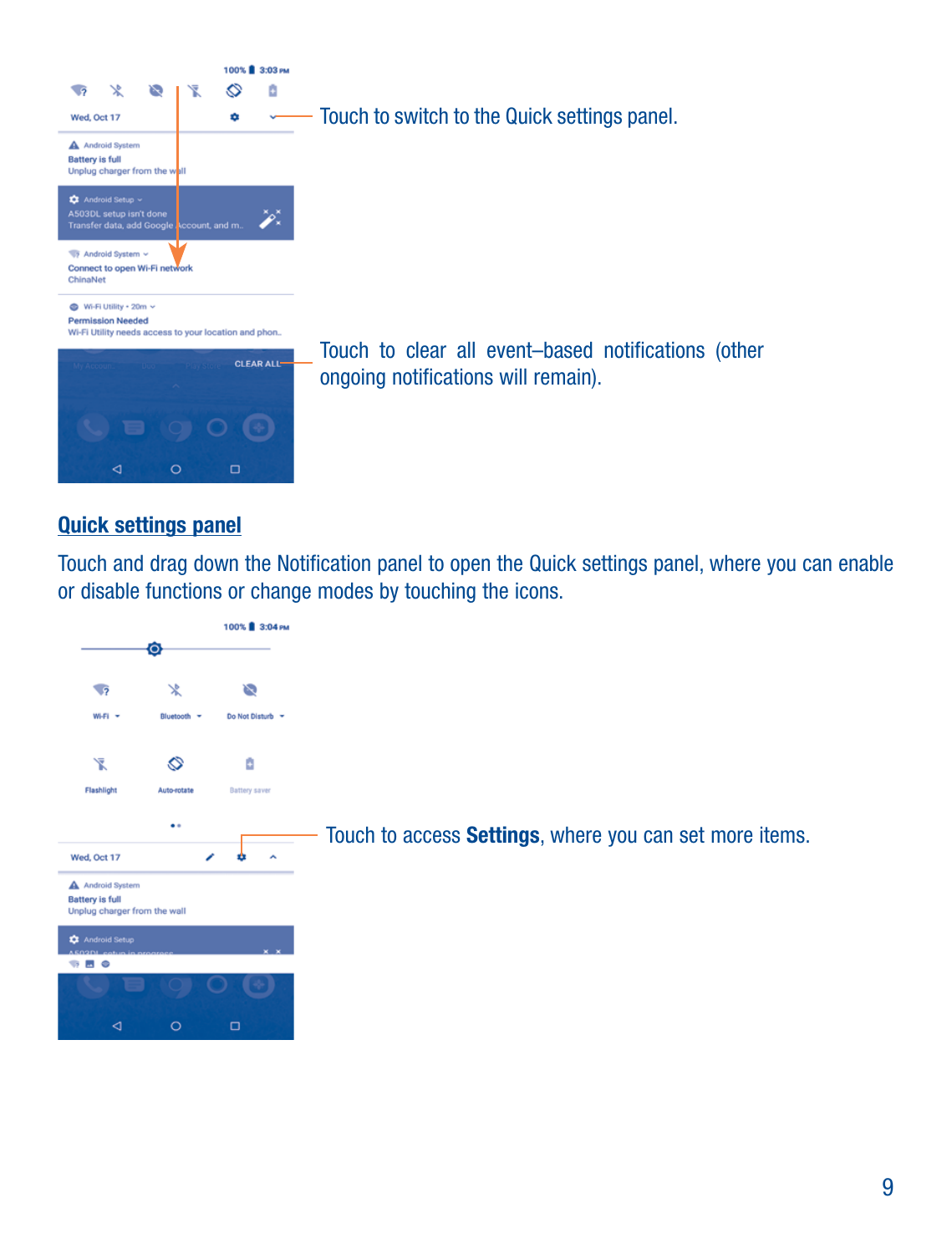#### 1.3.3 Lock/Unlock your screen

To protect your phone and privacy, you can lock the phone screen by creating a variety of patterns, PIN or password etc.

#### 1.3.4 Personalize your Home screen

#### Add

You can touch and hold a folder, an application or a widget to activate the Move mode, and drag the item to any Home screen as you prefer.

#### Reposition

Touch and hold the item to be repositioned to activate the Move mode, drag the item to the desired position and then release. You can move items both on the Home screen and the Favorite tray. Hold the icon on the left or right edge of the screen to drag the item to another Home screen.

#### Remove

Touch and hold the item to be removed to activate the Move mode, drag the item up to the top of the Remove icon, and release after the item turns gray.

#### Create folders

To improve the organization of items (shortcuts or applications) on the Home screen and the Favorite tray, you can add them to a folder by stacking one item on top of another. To rename a folder, open the folder and touch the title bar to input the new name.

#### Wallpaper customization

Long press the background on the Home screen then touch WALLPAPERS to customize wallpaper.

#### 1.3.5 Volume adjustment

You can set the ringer, media and phone ringtone volumes to your preference by pressing the Volume up/down key, or touching Settings\Sound to set the volume.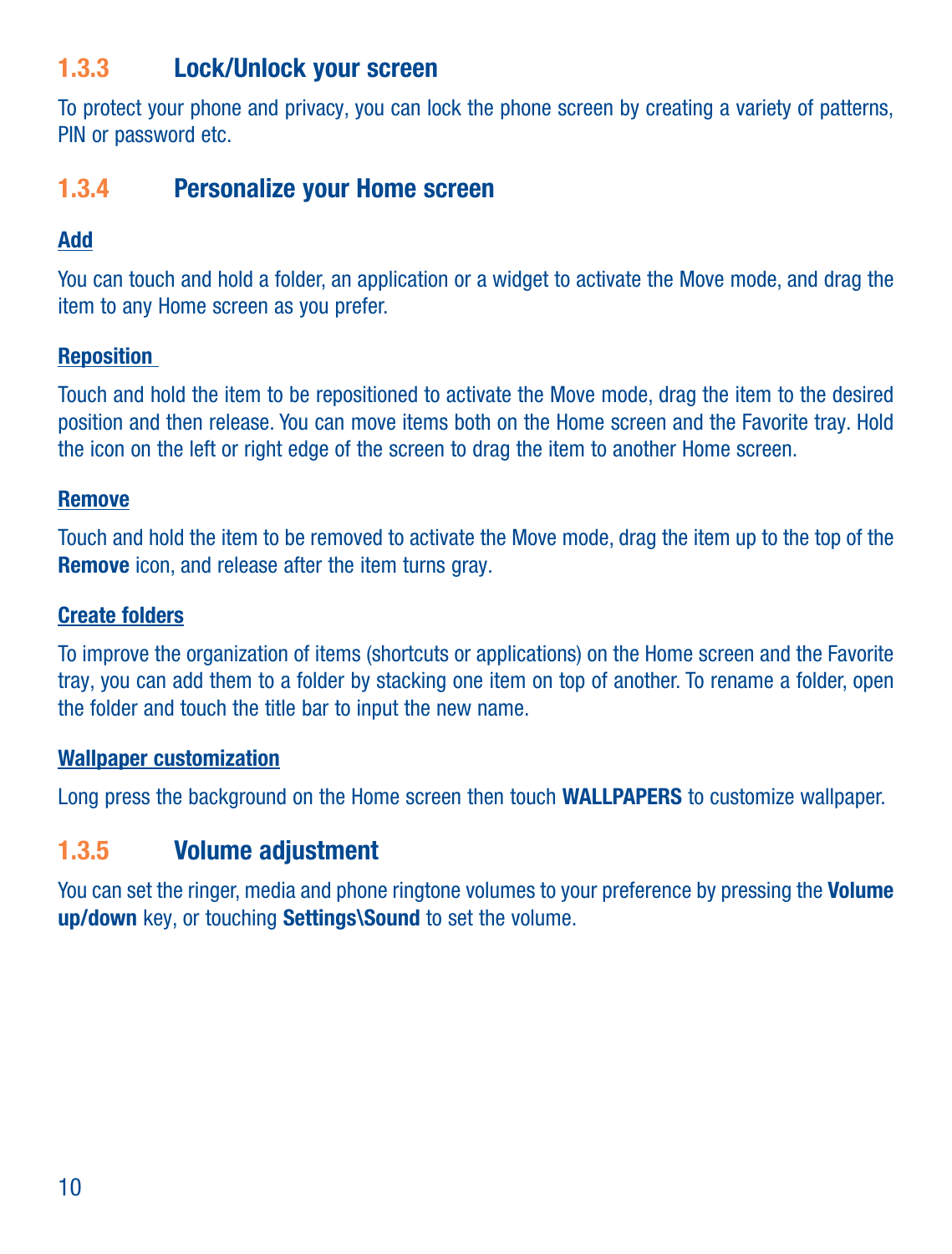<span id="page-12-0"></span>

#### $21$ **Using Onscreen Keyboard**

#### **Onscreen Keyboard settings**

Swipe up on Home screen  $>$  Settings  $>$  System  $>$  Language & input, touch the keyboard name to access a series of settings

#### $211$ **Google Keyboard**



#### $2.2$ **Text editing**

You can edit the text you have entered.

- . Touch and hold or double tap the text you would like to edit.
- Drag the tabs to change the highlighted selection.
- . The following options will show: CUT, COPY, SHARE, SELECT ALL, and AUTOFILL.
- Touch the other words that haven't been selected or an empty place in the entry bar to go back without any action.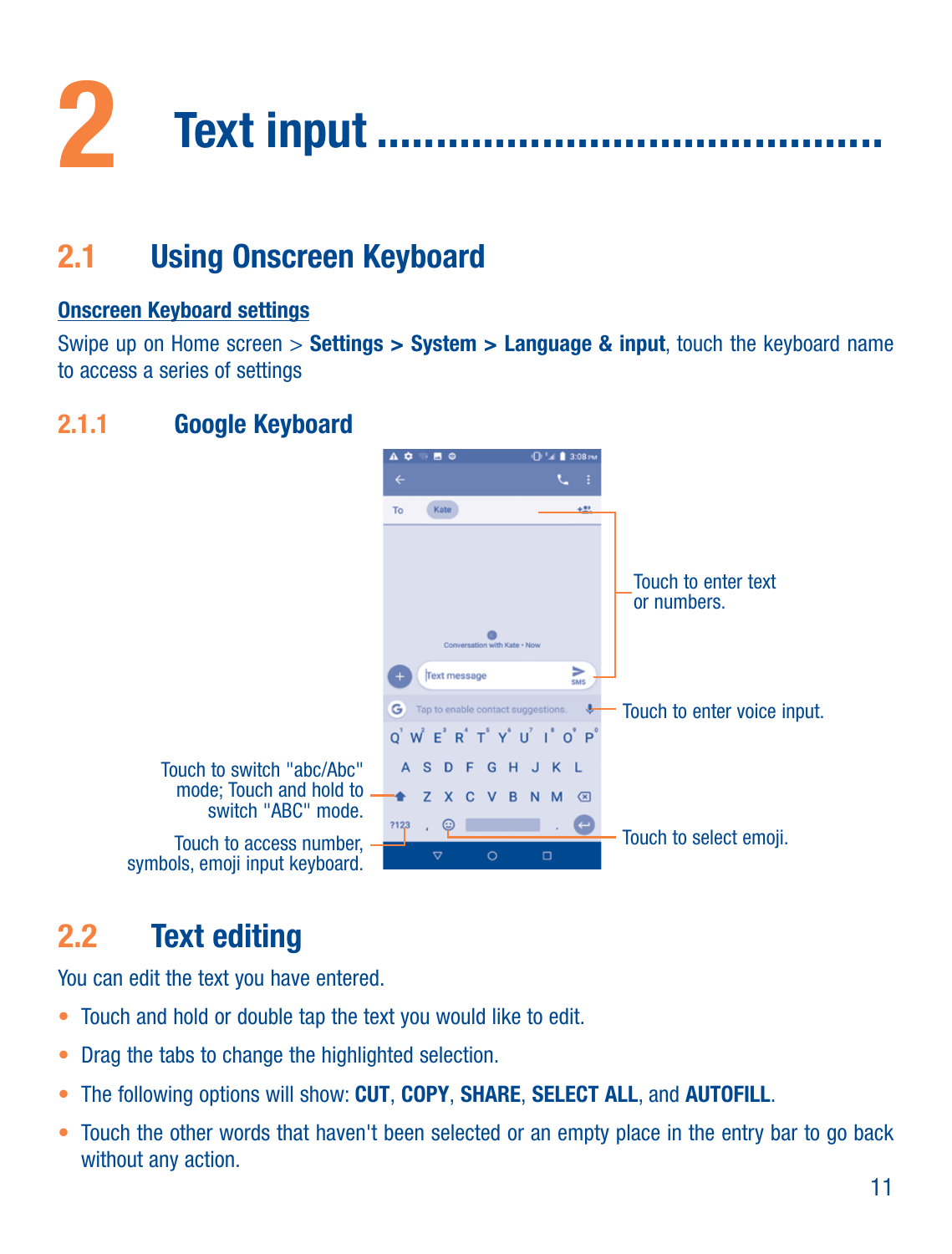<span id="page-13-0"></span>

#### $31$ **Placing a call**

You can easily launch a call using Phone. Touch the **C** icon on the home screen to access Phone application

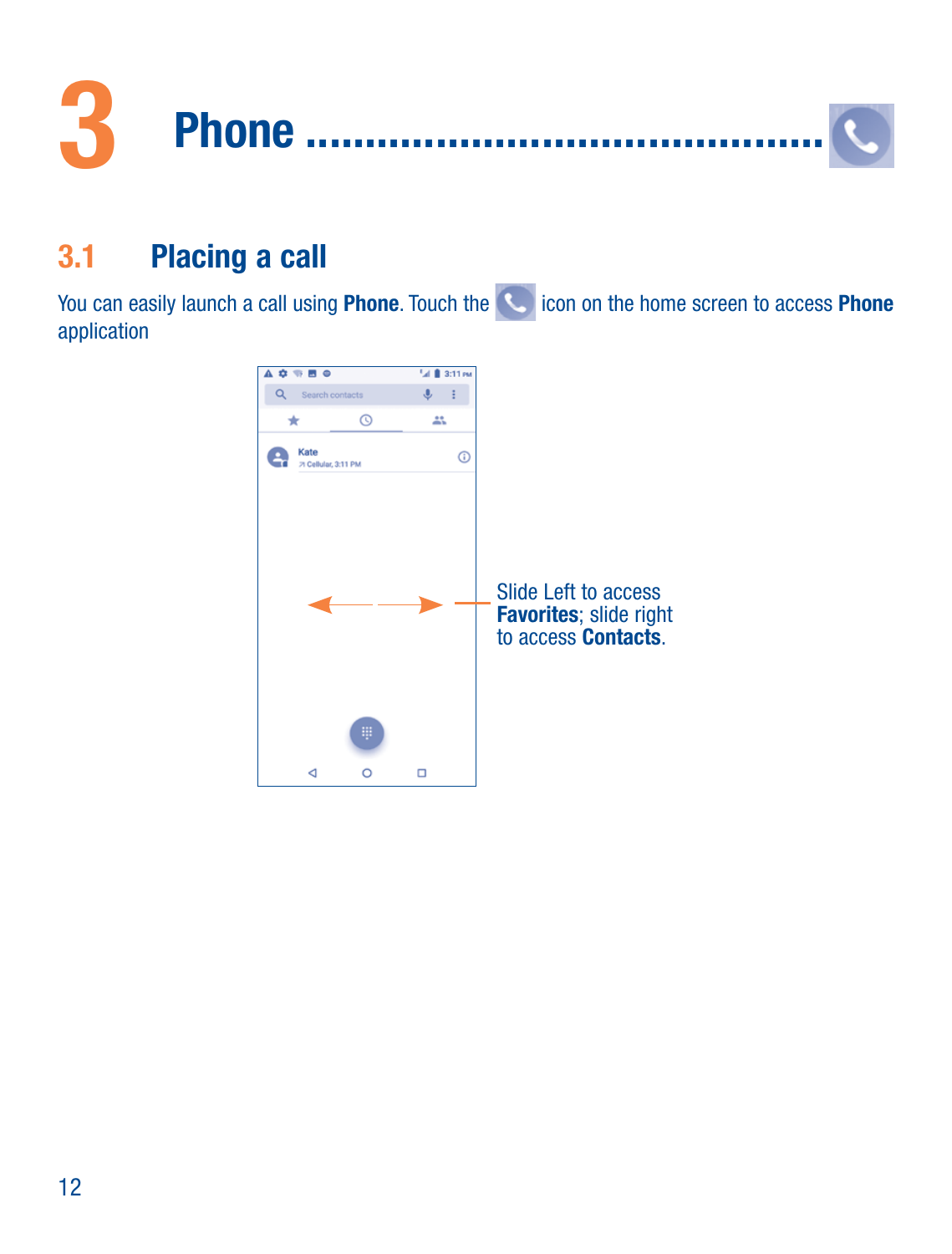

Enter the desired number from the keyboard directly or select a contact from Contacts or Call log by sliding or touching tabs, then touch to place the call.

The number you entered can be saved to Contacts by touching the Create new contact.

If you make a mistake, you can delete the incorrect digits by touching  $\ll$ .

To hang up a call, touch so or the Power key (when the Settings\Accessibility\Power button ends call option is activated).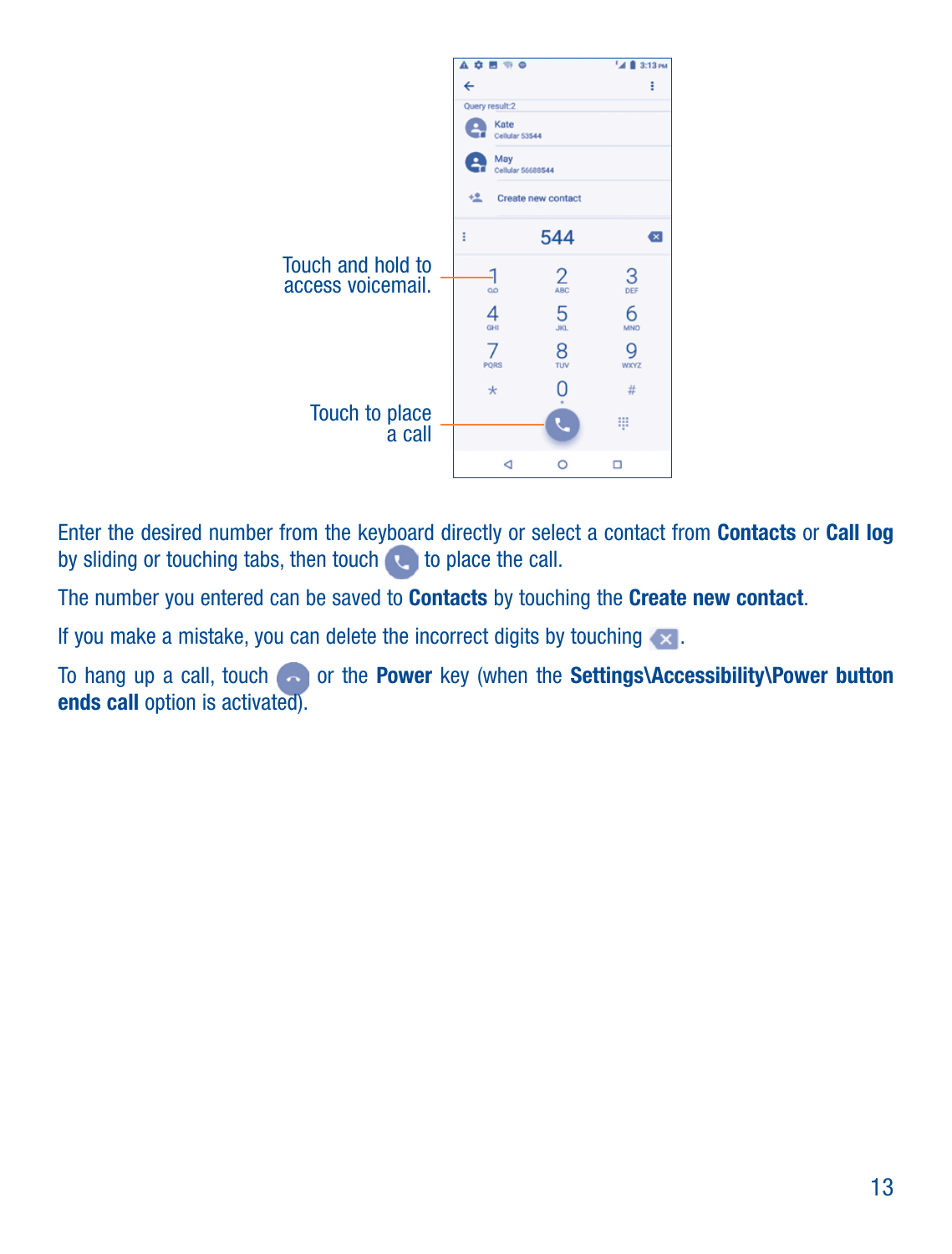# 3.2 Answering or rejecting a call



When you receive a call, you can touch DECLINE to reject the call or touch ANSWER to connect the call. For more, touch the incoming call then:

- Slide the **i**con up to answer:
- $\bullet$  Slide the  $\bullet$  icon up to reject:
- Touch the  $\equiv$  icon to reject the call by sending a preset message.
- Touch the  $\bigcirc$  icon to reject the call with a reminder.

To mute the ringtone volume of an incoming call, press the Volume up/down key.

## 3.3 Consulting your call memory

You can access your call memory by touching the Call history tab.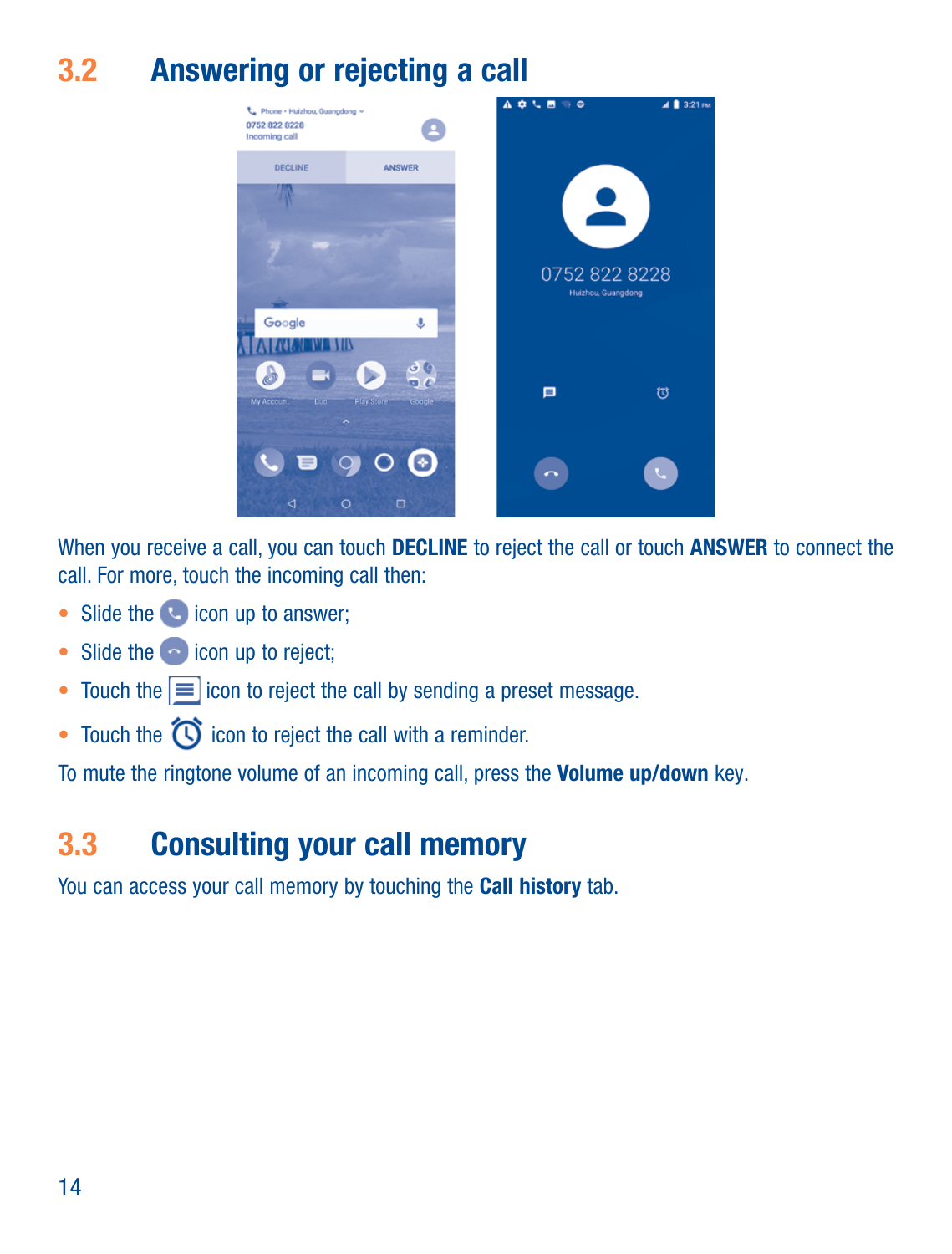<span id="page-16-0"></span>

From Contacts ann, you can view and create contacts on your phone and synchronize these with vour Gmail contacts or other applications on the web or on your phone.

#### 4.1 **Adding a contact**

Swipe up on Home screen  $>$  Contacts, then, you can touch  $\Box$  to create a new contact.

#### 4.2 Importing, exporting and sharing contacts

This phone enables you to import or export contacts between SIM card and phone storage

From the Contacts screen, touch the Menu icon  $\frac{1}{2}$  to open the options menu, touch Settings > Import/Export, then select the location to copy contacts from, touch NEXT, then select the location to conv contacts to, touch NEXT.

To import/export a single contact, select the contact you want to import/export, and touch the icon to confirm

To import/export all contacts from/to your SIM card, touch the icon  $\Box$  and then the  $\checkmark$  icon to confirm

You can share a single contact or contacts with others by sending the contact's yCard to them yia Bluetooth, Gmail, etc.

Touch a contact you want to share, long press the Menu icon  $\frac{1}{2}$  and Share from the contact details screen, choose a phone number and select the application to perform this action.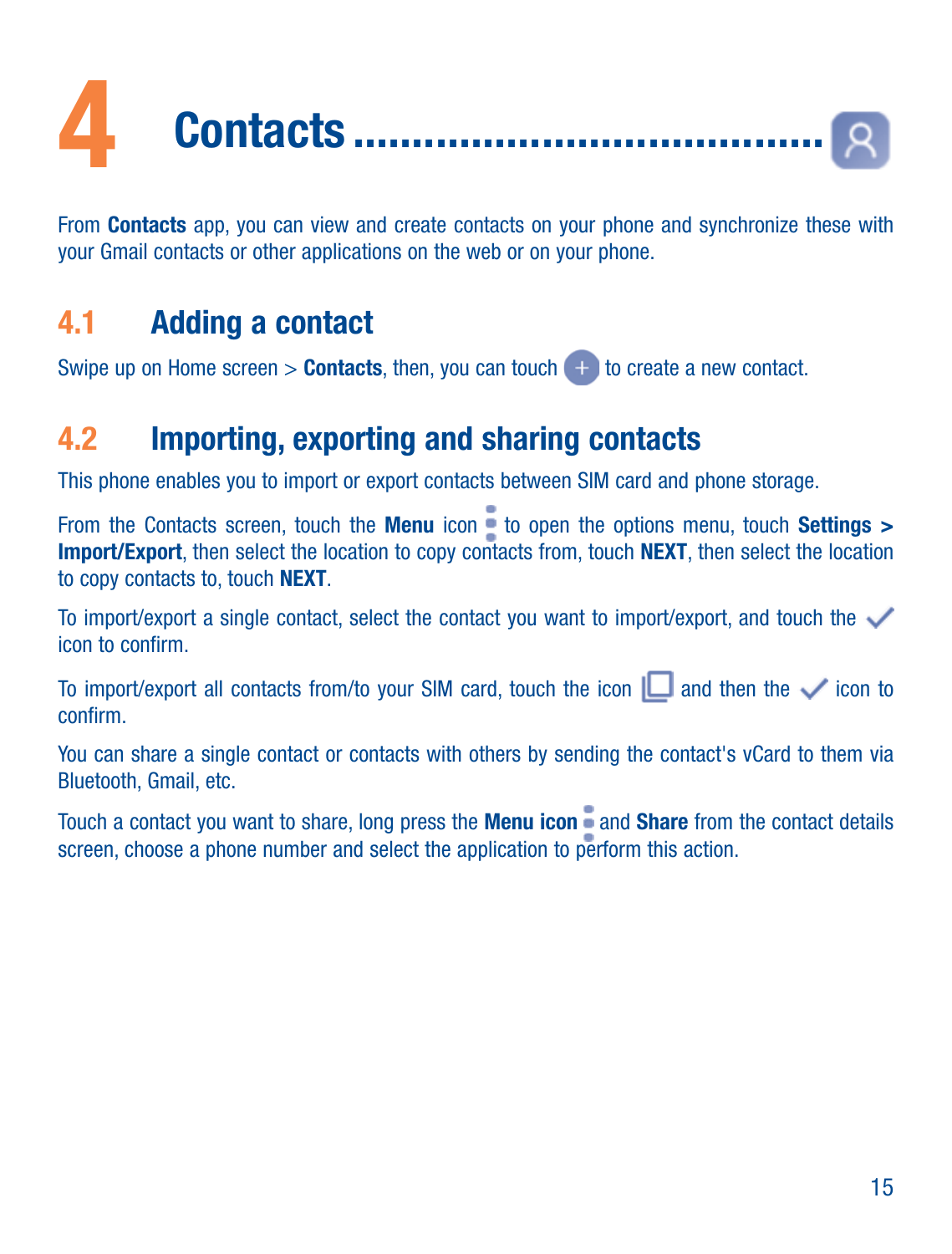<span id="page-17-0"></span>

You can create, edit and receive SMS and MMS with this phone.

To access this feature, touch  $\blacksquare$  on the Home screen.

#### $5.1$ **Write message**

On the message list screen, touch the new message icon (+) to write text/multimedia messages.





#### Sending a text message

Enter the phone number, name, or email of the recipient in the To bar or add recipient from the contacts displayed directly and touch the Text message bar to enter the text of the message. When finished, touch  $\geq$  to send the text message.



An SMS of more than 160 characters will be charged as several SMS. A counter will be on the right of the text box to remind you how many characters are allowed to be entered in one message. Specific letters (accent) will also increase the size of the SMS, this may cause multiple SMS to be sent to your recipient.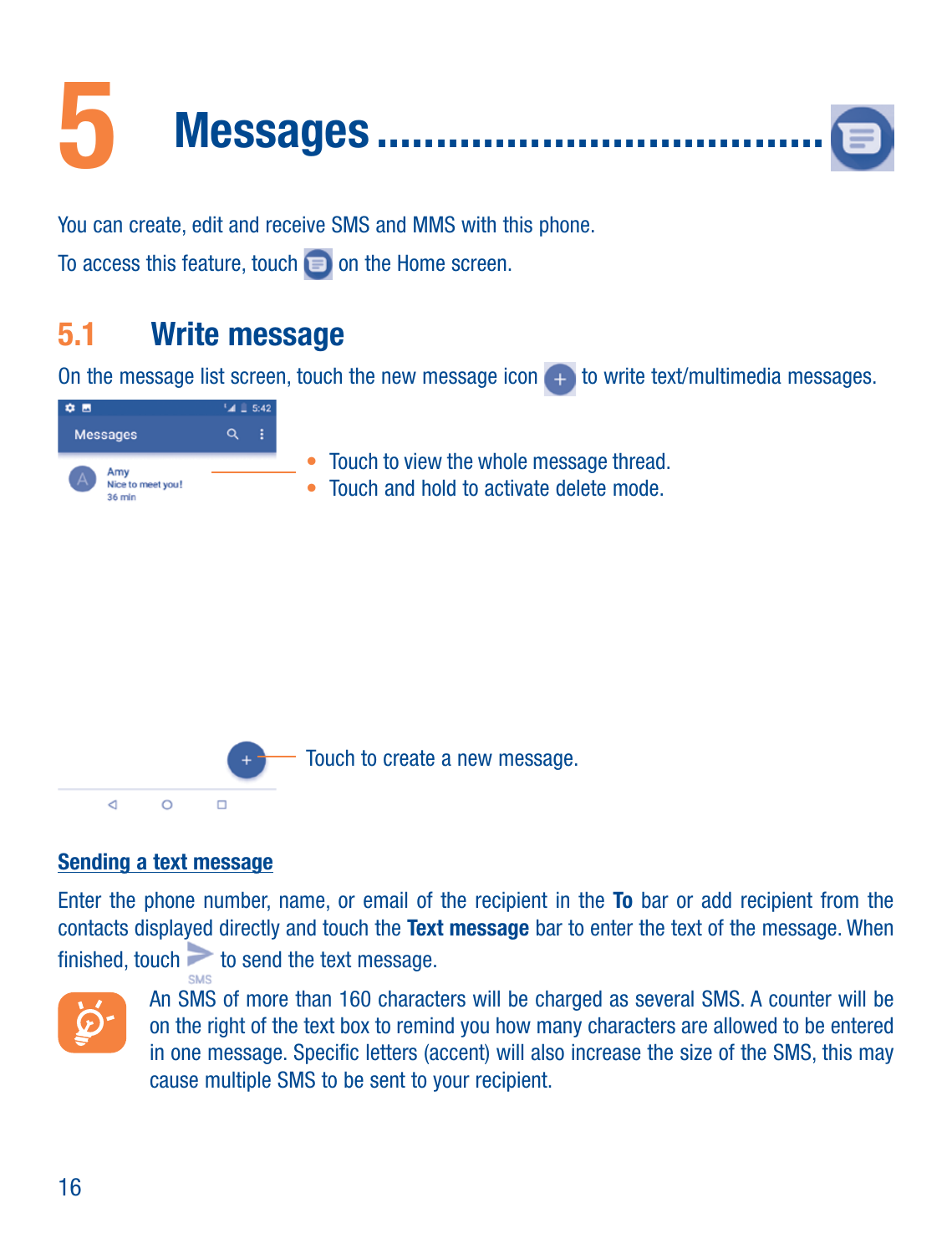#### <span id="page-18-0"></span>Sending a multimedia message

MMS enables you to send video clips, images, photos, animations and sounds to other compatible phones and e-mail addresses.

An SMS will be converted to MMS automatically when media files (image, video, audio, etc.) are attached or Subject or email addresses are added.

6 Email���������������������������������������������

Besides your Gmail account, you can also set up external POP3, IMAP or Exchange email accounts in your phone.

To access this feature, Swipe up on Home screen then select Email.

An email wizard will guide you through the steps to set up an email account.

- Enter the email address and password of the account you want to set up.
- Touch NEXT. If the account you entered is not provided by your service provider in the phone, you will be prompted to go to the email account settings screen to enter settings manually. Alternatively, you can touch **MANUAL SETUP** to directly enter the incoming and outgoing settings for the email account you are setting up.
- Enter the account name and display name in the outgoing emails.
- To add another email account, you can touch  $\equiv$  and Settings. Touch  $+$  Add account to create an account.

#### To create and send emails

- Touch the  $\Box$  icon from the Inbox screen.
- Enter recipient(s) email address(es) in the To field.
- If necessary, touch the icon next to the To field to add Cc/Bcc to add a copy or a blind carbon copy to the message.
- Enter the subject and the content of the message.
- Touch  $\bullet$  to add an attachment.
- Finally, touch  $>$  to send.
- If you do not want to send the mail right away, you can touch  $\bullet$  and Save draft key or touch the Back key to save a copy.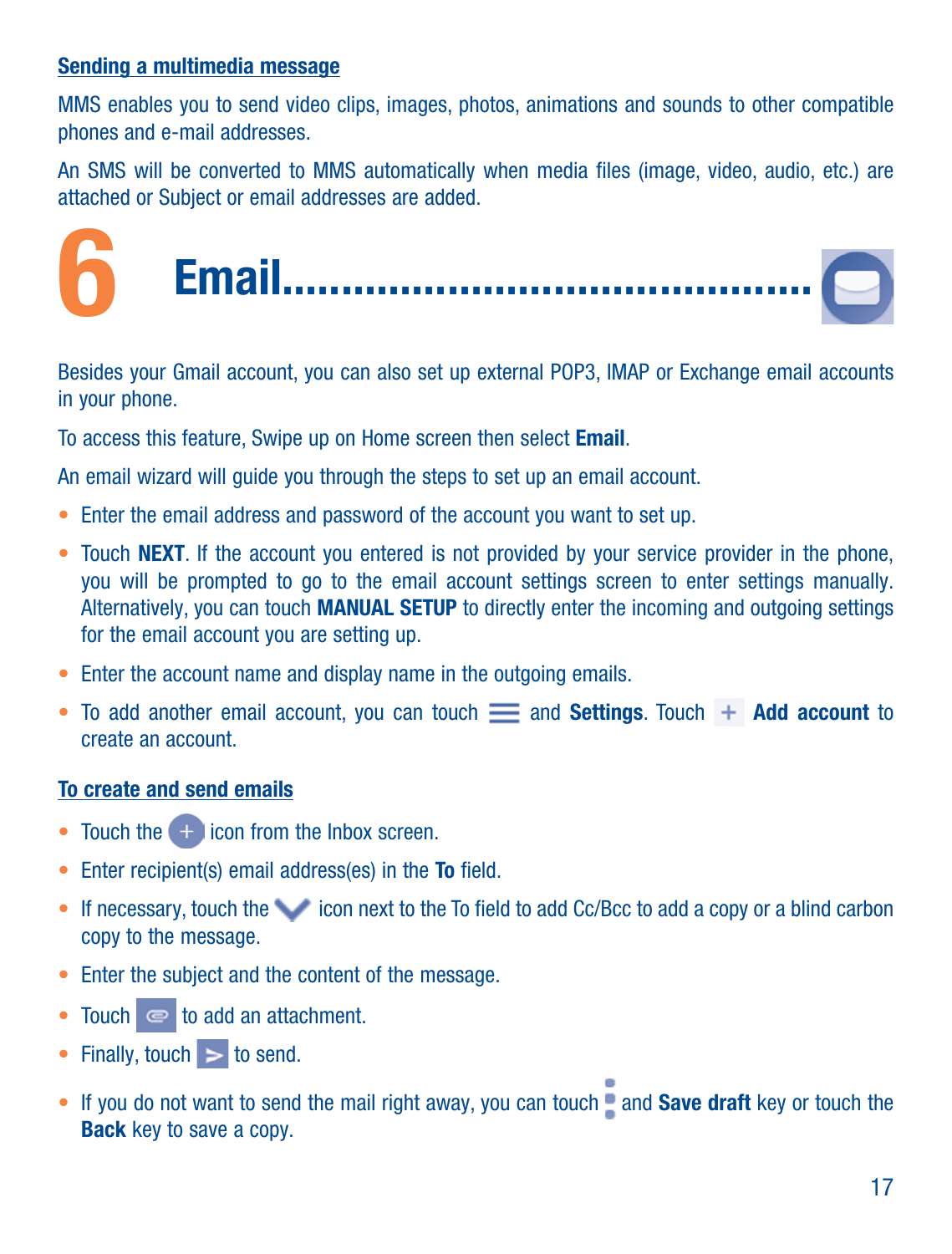# <span id="page-19-0"></span>Getting connected..................................

To connect to the Internet with this phone, you can use 4G networks or Wi-Fi, whichever is most convenient.

## 7.1 Connecting to the Internet

#### 7.1.1 4G

The first time you turn on your phone, it will automatically configure your network service: 4G.

To check the network connection you are using, Swipe up on Home screen > Settings Network & internet > Mobile network, and touch Network carriers.

### 7.1.2 Wi-Fi

Using Wi-Fi, you can connect to the Internet when your phone is within range of a wireless network. Wi-Fi can be used on your phone even without a network signal.

#### To turn Wi-Fi on and connect to a wireless network

- Swipe up on Home screen > Settings > Network & internet > Wi-Fi.
- Touch the switch  $\blacksquare$  next to Wi-Fi to turn the Wi-Fi connection on/off.
- • Touch a Wi-Fi network to connect. If the network you selected is secured, you are required to enter a password or other credentials (you can contact the service provider for details). When finished, touch CONNECT.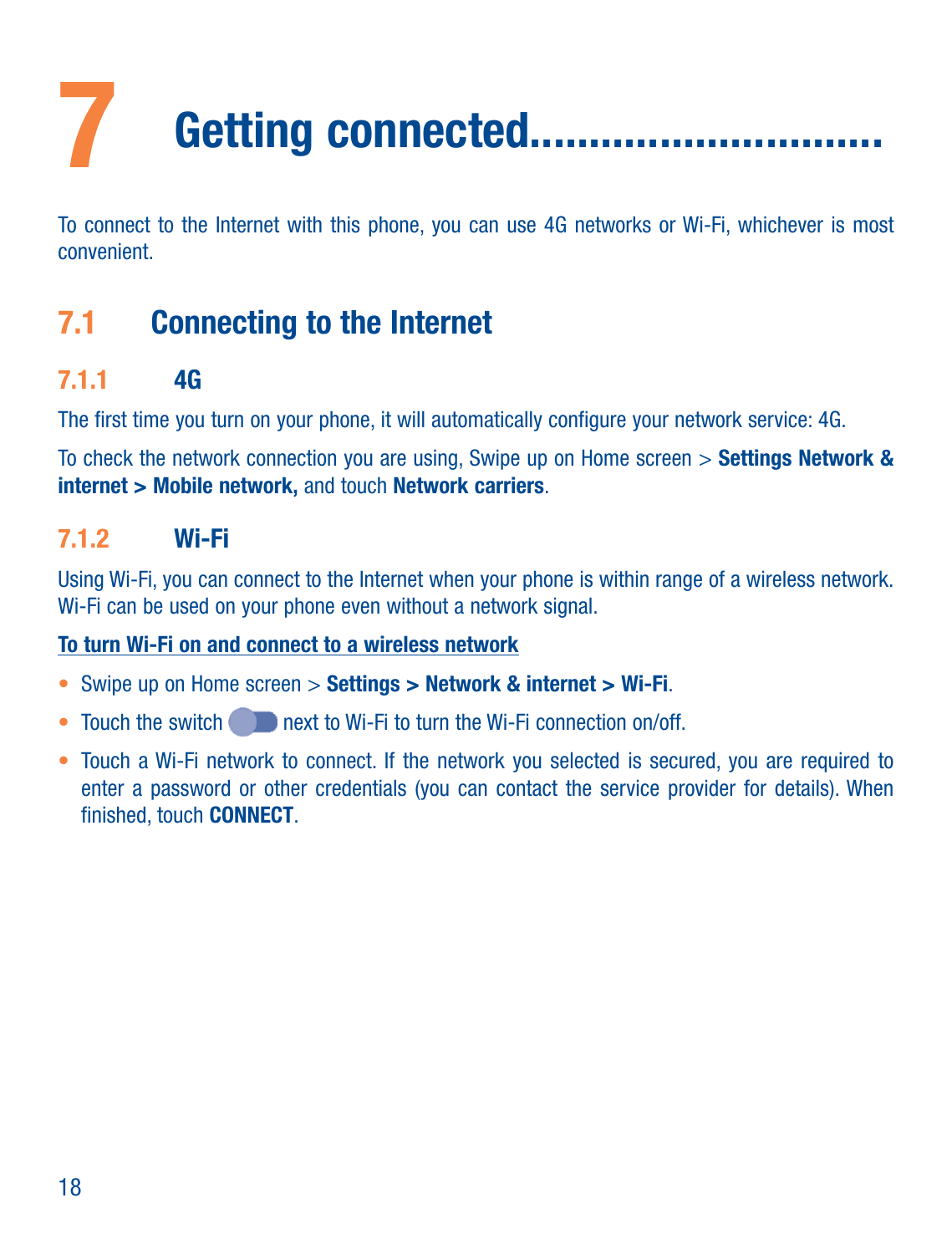# 7.2 Connecting to a computer

With a USB cable, you can transfer media files and other files between your microSD card/internal storage and the computer.

#### To connect/disconnect your phone to the computer:

To connect:

- Use a USB cable to connect the phone to a USB port on your computer. You will receive a notification USB for file transfers.
- Open the Notification panel and touch USB for file transfers, then choose an option from the dialog that opens to confirm that you want to transfer files.



Before using MTP, make sure that the driver (Windows Media Player 11 or higher version) has been installed.

#### To locate data you have transferred or downloaded in your phone/microSD card:

- Swipe up on Home screen > Downloads.
- All data you have downloaded is stored in the **Downloads** folder, where you can view media files (videos, photos, music and others), rename files, install applications into your phone, etc.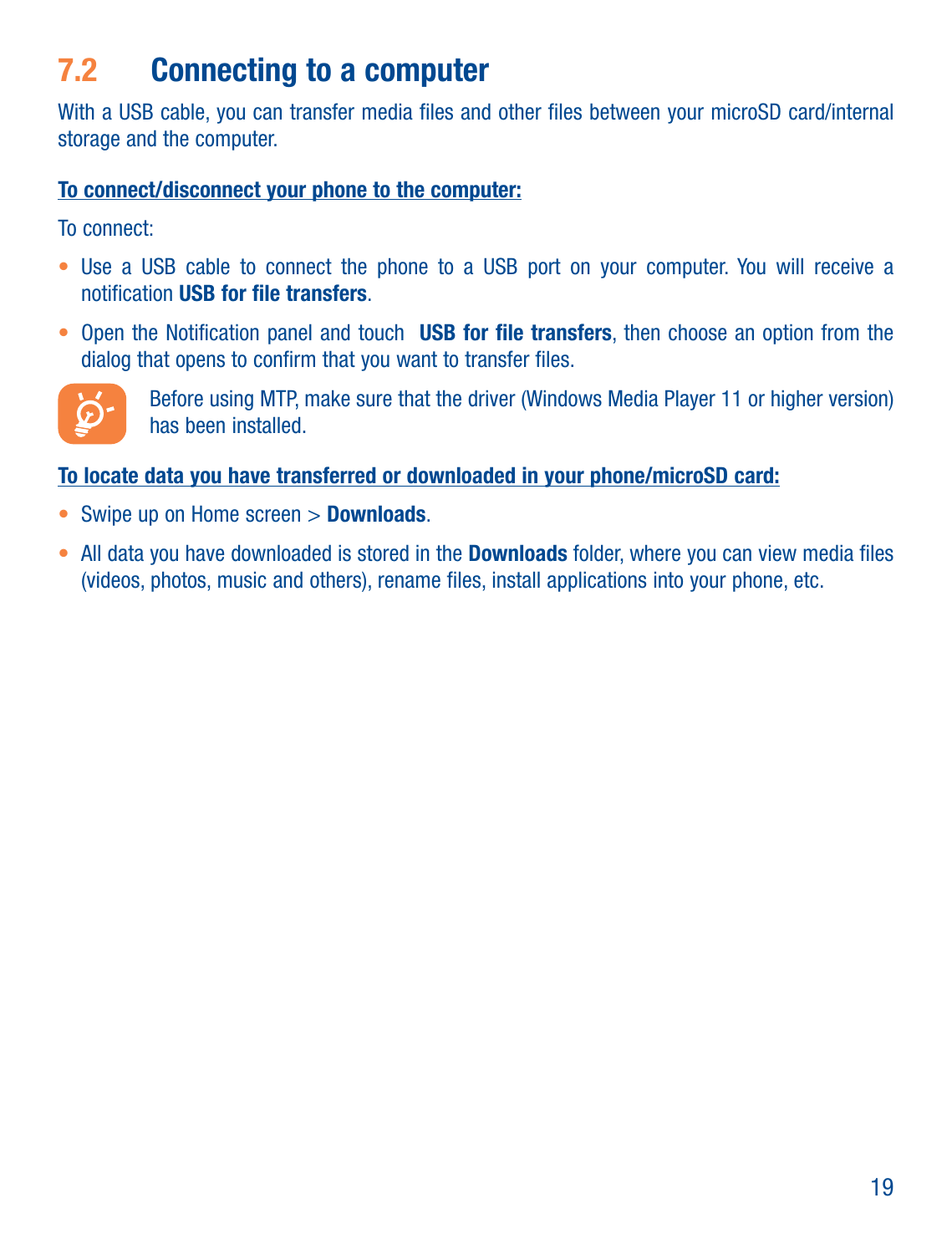# <span id="page-21-0"></span>Find my location using GPS satellites...

To activate your phone's global positioning system (GPS) satellite receiver:

- Swipe up on Home screen > Settings > Security & Location.
- Touch the switch next to Location to turn on.

You can then open Maps to find your location:



Use your phone's GPS satellite receiver to pinpoint your location with an accuracy as close as several meters ("street level"). The process of accessing the GPS satellite and setting your phone's precise location for the first time will require up to 5 minutes. You will need to stand in a place with a clear view of the sky and avoid moving. After this, GPS will only need 20-40 seconds to identify your precise location.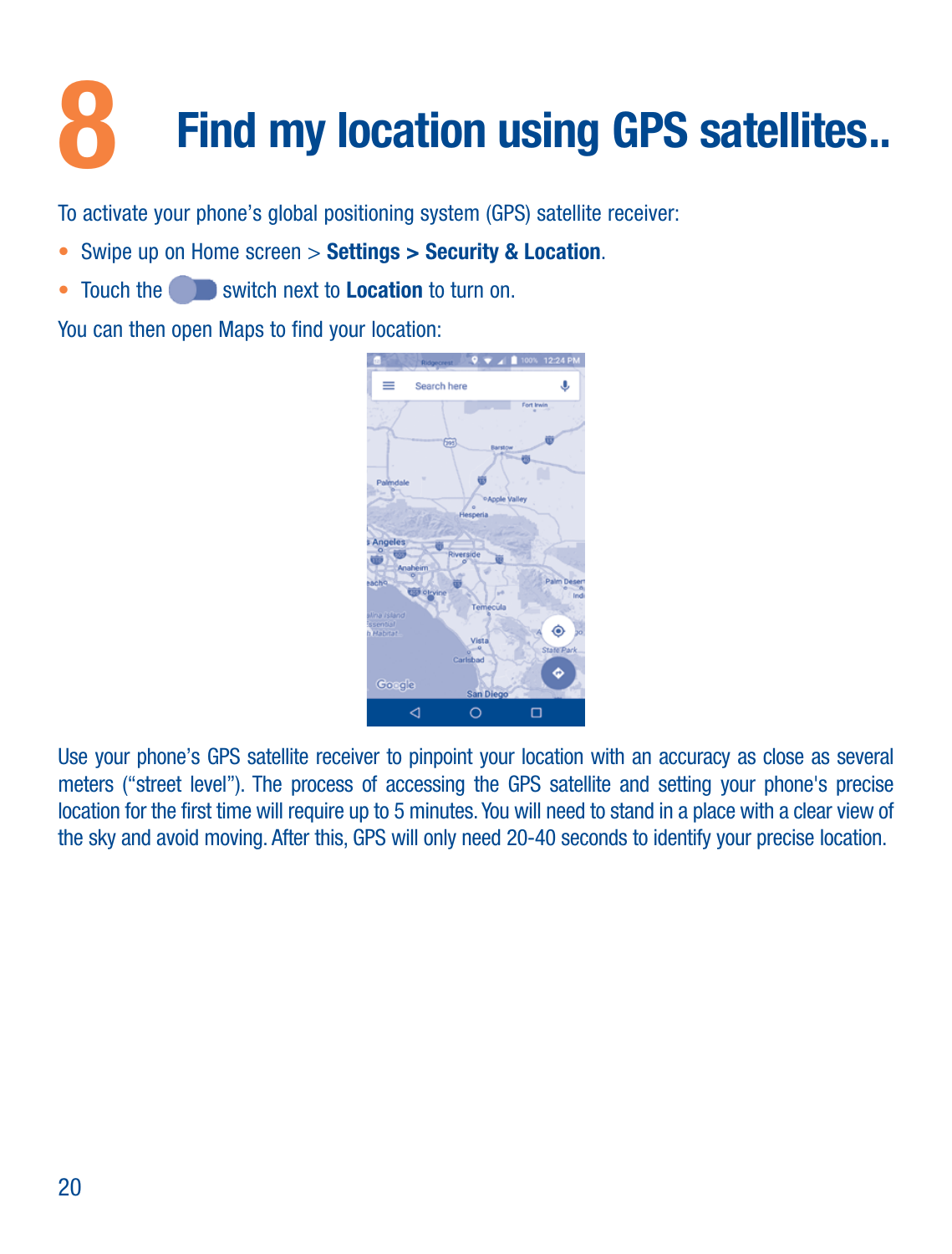# <span id="page-22-0"></span>Data backup................... ---------------

This phone enables you to back up your phone's settings and other application data to the Google Servers, with your Google account.

If you replace your phone, the settings and data you've backed up are restored onto the new phone the first time you sign in with your Google account.

To activate this function:

• Swipe up on Home screen > Settings\System\Backup.

When this function is activated, a wide variety of settings and data is backed up, including your bookmarks, a list of the applications you've installed, the words you've added to the dictionary used by the onscreen keyboard, and most of the settings that you've configured with the Settings application. If you deactivate this option, you stop backing up your settings, and any existing backups are deleted from Google Servers.

# Factory data reset.............................

To activate factory data reset:

- Swipe up on Home screen > Settings\System\Reset options\Erase all data(factory reset).
- . Touch RESET PHONE\ERASE EVERYTHING

Resetting the phone will erase all of your personal data from internal phone storage, including information about your Google account, any other accounts, your system and application settings, and any downloaded applications. If you reset the phone in this way, you're prompted to re-enter the same kind of information as when you first started the Android.

If you are unable to power on your phone, there is another way to perform a factory data reset by pressing the Power key and the Volume up key at the same time until the screen lights up.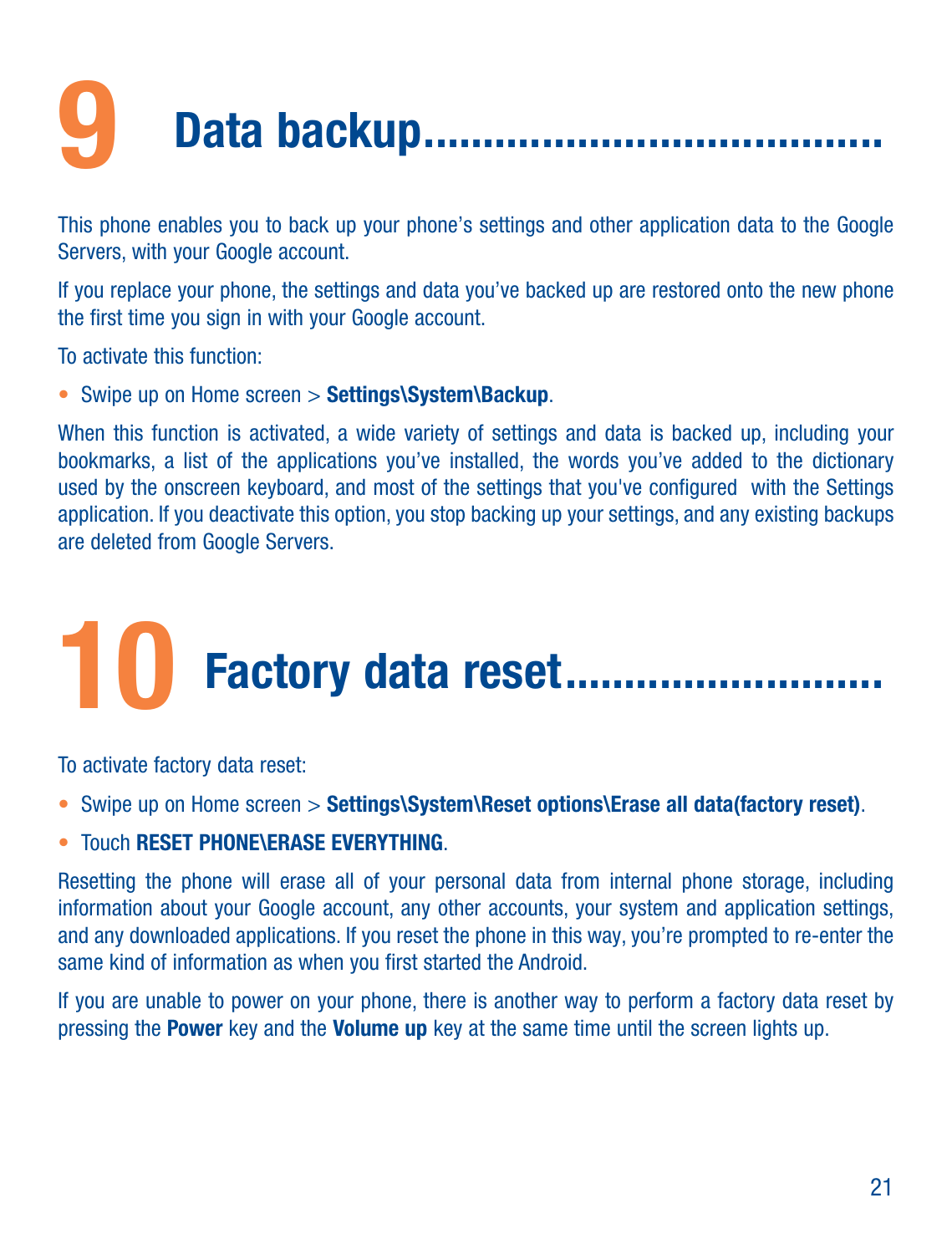# <span id="page-23-0"></span>11 Applications & Internal storage .....

# 11.1 Applications

With this phone, some built-in Google applications and other third party applications are available for your convenience.

With the built-in applications, you can

- Communicate with friends
- • Exchange messages or emails with friends.
- Track your location, view traffic situations, search for locations and get navigation information to your destination.
- Download more applications from Google Play Store and more.

# 11.2 Internal storage

Touch Settings\Storage to display the amount of internal phone storage used by the operating system, its components, applications (including those you downloaded), permanent and temporary data.



If a warning message comes up saying that phone memory is limited, you are required to free up space by deleting some unwanted applications, downloaded files, etc.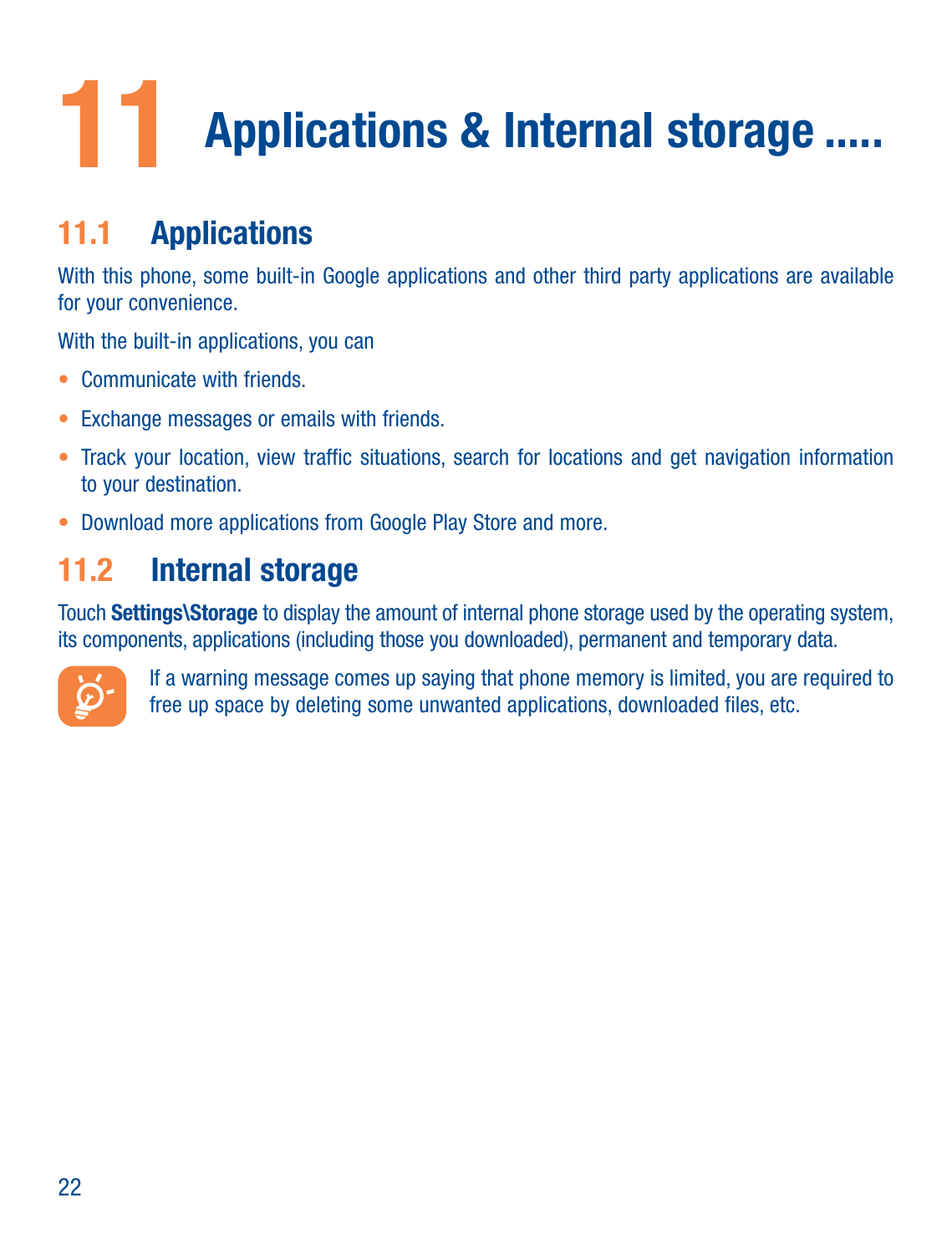# <span id="page-24-0"></span>Safety and use......

# Please read before using your phone

THE BATTERY IS NOT FULLY CHARGED WHEN YOU TAKE IT OUT OF THE BOX. DO NOT REMOVE THE BATTERY PACK WHEN THE PHONE IS CHARGING.

#### Privacy restrictions

Some countries require full disclosure of recorded telephone conversations, and stipulate that you must inform the person with whom you are speaking that the conversation is being recorded. Always obey the relevant laws and regulations of your country when using the recording feature of your phone.

#### **Disclaimers**

ANY WEATHER, STOCK, OR OTHER INFORMATION, DATA, OR DOCUMENTATION ("ACCESSED INFORMATION") ARE PROVIDED "AS IS" AND WITHOUT ANY WARRANTY OR ANY TECHNICAL SUPPORT. TO THE MAXIMUM EXTENT PERMITTED BY APPLICABLE LAW, TCL MOBILE AND ITS AFFILIATES expressly disclaim any and all representations and warranties, arising by law or otherwise, related to the Accessed Information, including without limitation any express or implied representation or warranty of merchantability, fitness for a particular purpose, non-infringement, quality, accuracy, completeness, effectiveness, reliability, or usefulness. Without limiting the foregoing, it is further understood that TCL Mobile and its Affiliates are not responsible for any use of the Accessed Information or the results arising from such use, and that you use such information at your own risk.

# Limitation of damages

TO THE MAXIMUM EXTENT PERMITTED BY APPLICABLE LAW, IN NO EVENT SHALL TCL MOBILE OR ITS AFFILIATES BE LIABLE TO YOU, ANY USER, OR THIRD PARTY FOR ANY INDIRECT, SPECIAL CONSEQUENTIAL, INCIDENTAL OR PUNITIVE DAMAGES OF ANY KIND, ARISING IN CONTRACT, TORT, OR OTHERWISE, INCLUDING, BUT NOT LIMITED TO, INJURY, LOSS OF REVENUE, LOSS OF GOODWILL, LOSS OF BUSINESS OPPORTUNITY, LOSS OF DATA, AND/OR LOSS OF PROFITS, REGARDLESS OF THE FORESEEABILITY THEREOF OR WHETHER TCL MOBILE OR ITS AFFILIATES HAVE BEEN ADVISED OF THE POSSIBILITY OF SUCH DAMAGES. AND IN NO EVENT SHALL THE TOTAL LIABILITY OF TCL MOBILE OR ITS AFFILIATES EXCEED THE AMOUNT RECEIVED FROM YOU, REGARDLESS OF THE LEGAL THEORY UNDER WHICH THE CAUSE OF ACTION IS BROUGHT. THE FOREGOING DOES NOT AFFECT ANY STATUTORY RIGHTS WHICH MAY NOT BE DISCLAIMED.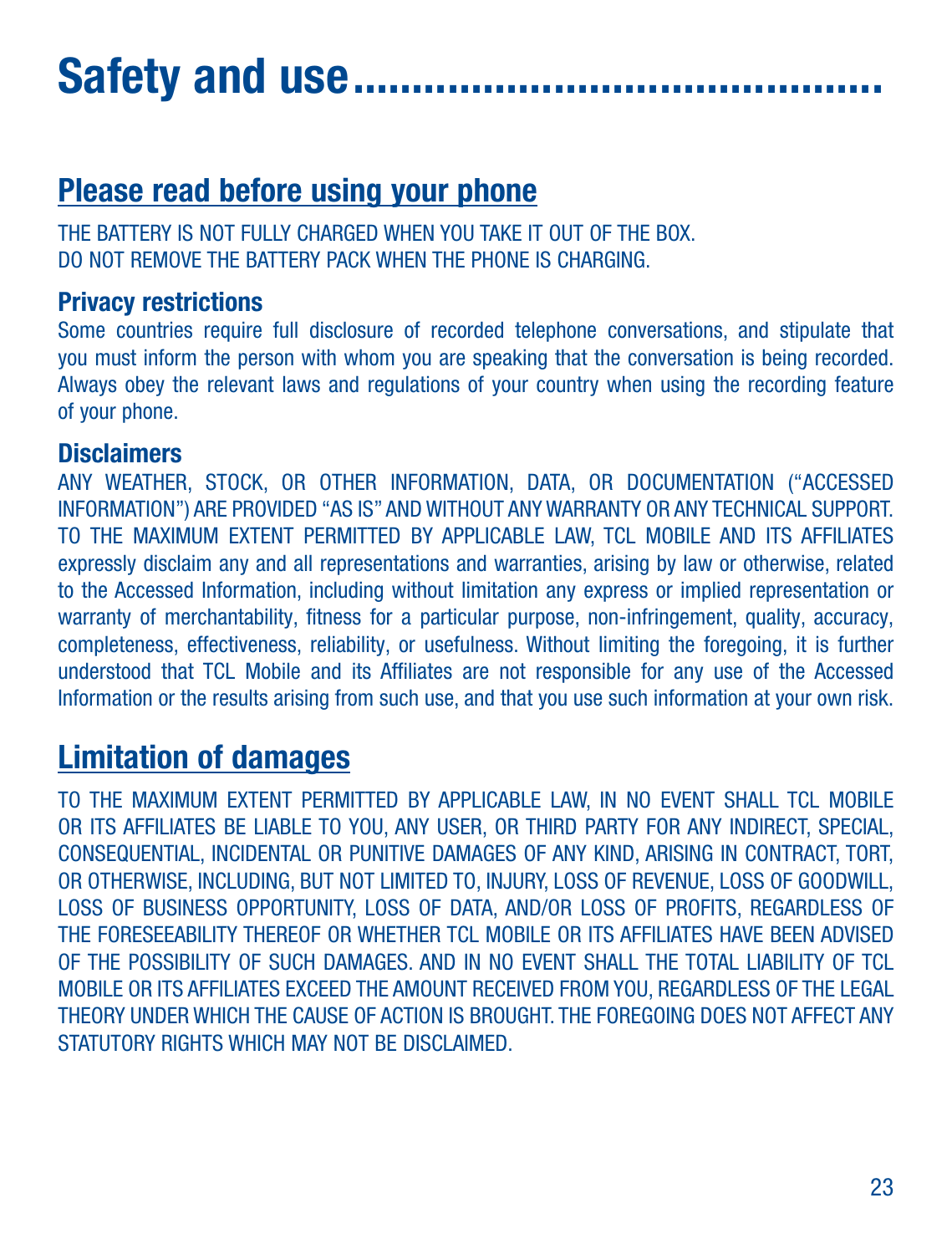## Important health information and safety precautions

When using this product, the safety precautions below must be taken to avoid possible legal liabilities and damages.

Retain and follow all product safety and operating instructions. Observe all warnings in the operating instructions on the product.

To reduce the risk of bodily injury, electric shock, fire, and damage to the equipment, observe the following precautions.

WARNING: This product contains chemicals known to the State of California to cause cancer and birth defects or other reproductive harm.

#### Electrical safety

This product is intended for use when supplied with power from the designated battery or power supply unit. Other usage may be dangerous and will invalidate any approval given to this product.

#### Safety precautions for proper grounding installation

CAUTION: Connecting to improperly grounded equipment can result in an electric shock to your device.

#### Safety precautions for power supply unit

#### ■ Use the correct external power source

A product should be operated only from the type of power source indicated on the electrical ratings label. If you are not sure of the type of power source required, consult your authorized service provider or local power company. For a product that operates from battery power or other sources, refer to the operating instructions that are included with the product. This product should be operated only with the following designated power supply unit(s). Travel charger: Input: 100-240 V, 50/60 Hz, 200 mA Output: 5 V, 1000mA

- Take extra precautions
- Do not attempt to open the back cover:
- Do not attempt to eject, replace, or open the battery;
- Do not puncture the back cover of your phone:
- Do not burn or dispose of your phone in household rubbish or store it at temperature above 60°C (140°F);

Phone and battery as a unibody device must be disposed of in accordance with locally applicable environmental regulations.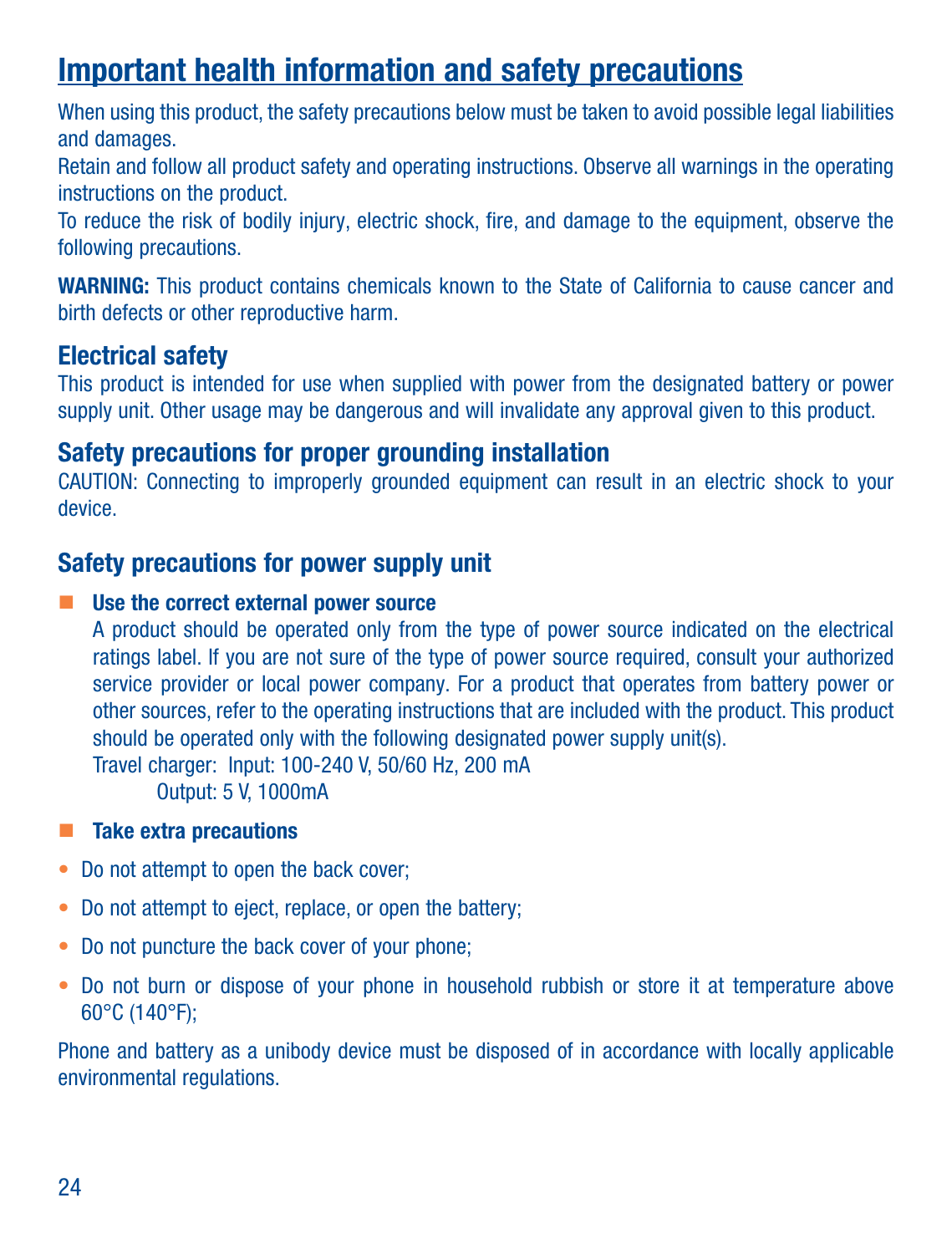

This symbol on your phone, the battery, and the accessories mean that these products must be taken to collection points at the end of their life:

- Municipal waste disposal centers with specific bins for these types of equipment;
- • Collection bins at points of sale.

They will then be recycled, preventing substances from being disposed of in the environment, so that their components can be reused.

### Safety precautions for direct sunlight

Keep this product away from excessive moisture and extreme temperatures. Do not leave the product or its battery inside a vehicle or in places where the temperature may exceed 140˚F (60˚C), such as on a car dashboard, window sill, or behind a glass that is exposed to direct sunlight or strong ultraviolet light for extended periods of time. This may damage the product, overheat the battery, or pose a risk to the vehicle.

#### Prevention of hearing loss

CAUTION: Permanent hearing loss may occur if earphones or headphones are used at high volume for prolonged periods of time.

#### Safety in aircraft

Due to the possible interference caused by this product to an aircraft's navigation system and its communications network, using this device's phone function on board an airplane is against the law in most countries. If you want to use this device when on board an aircraft, remember to turn off your phone by switching to Airplane Mode.

#### Environment restrictions

Do not use this product in gas stations, fuel depots, chemical plants or where blasting operations are in progress, or in potentially explosive atmospheres such as fueling areas, fuel storehouses, below deck on boats, chemical plants, fuel or chemical transfer or storage facilities, and areas where the air contains chemicals or particles, such as grain, dust, or metal powders. Please be aware that sparks in such areas could cause an explosion or fire resulting in bodily injury or even death.

#### Explosive atmospheres

When in any area with a potentially explosive atmosphere or where flammable materials exist, the product should be turned off and the user should obey all signs and instructions. Sparks in such areas could cause an explosion or fire resulting in bodily injury or even death.

Users are advised not to use the equipment at refueling points such as service or gas stations, and are reminded of the need to observe restrictions on the use of radio equipment in fuel depots, chemical plants, or where blasting operations are in progress. Areas with a potentially explosive atmosphere are often, but not always, clearly marked. These include fueling areas, below deck on boats, fuel or chemical transfer or storage facilities, and areas where the air contains chemicals or particles, such as grain, dust, or metal powders.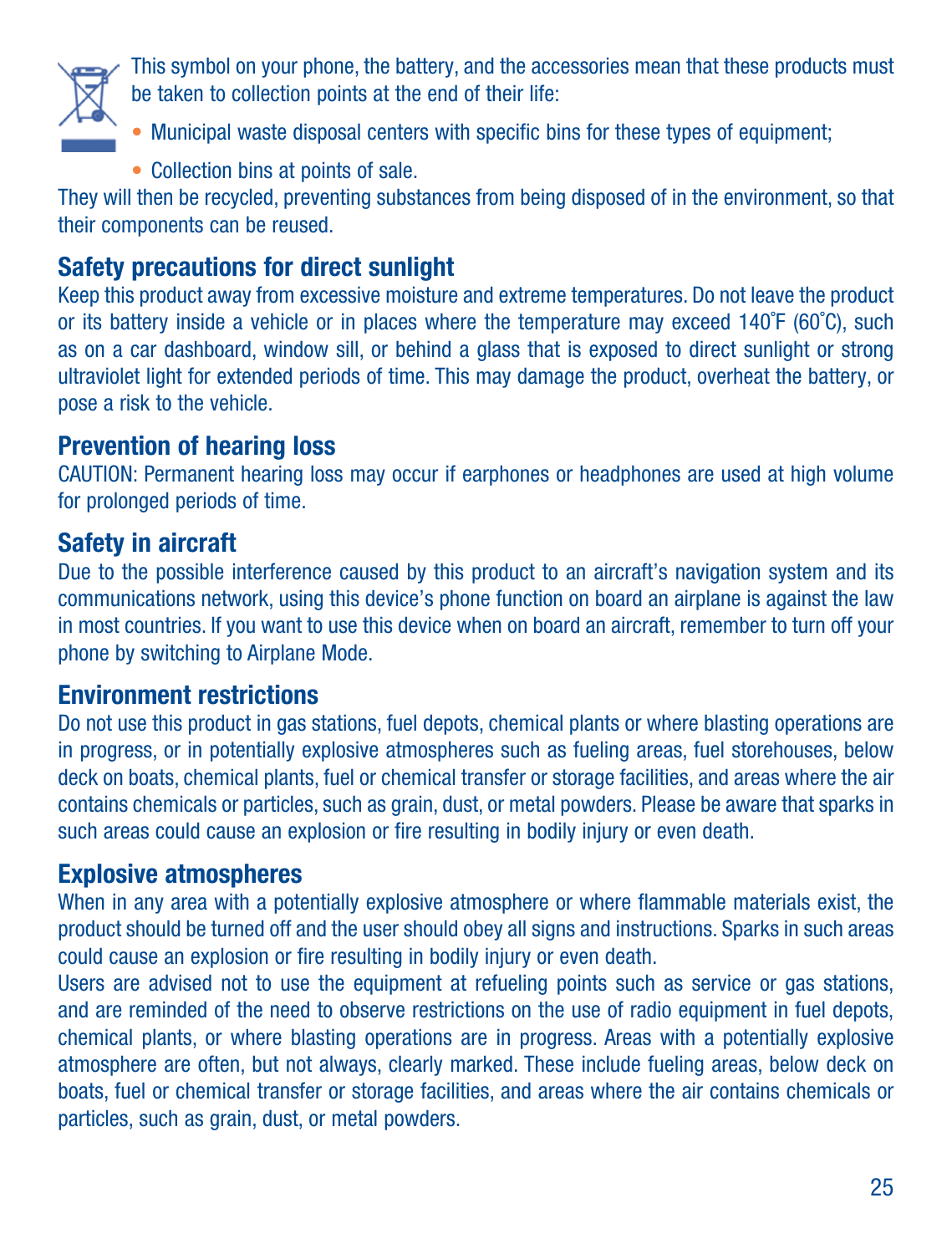#### Road safety

Full attention must be given to driving at all times in order to reduce the risk of an accident. Using a phone while driving (even with a hands free kit) may cause distraction and can lead to an accident. You must comply with local laws and regulations restricting the use of wireless devices while driving.

## Safety precautions for RF exposure

- **Avoid using your phone near metal structures (for example, the steel frame of a building)**.
- **Avoid using your phone near strong electromagnetic sources, such as microwave ovens, sound** speakers, TV and radio.
- Use only original manufacturer-approved accessories, or accessories that do not contain any metal.
- Use of non-original manufacturer-approved accessories may violate your local RF exposure guidelines and should be avoided.

#### Interference with medical equipment functions

This product may cause medical equipment to malfunction. The use of this device is forbidden in most hospitals and medical clinics.

If you use any other personal medical device, consult the manufacturer of your device to determine if they are adequately shielded from external RF energy. Your physician may be able to assist you in obtaining this information.

Turn your phone OFF in health care facilities when any regulations posted in these areas instruct you to do so. Hospitals or health care facilities may be using equipment that could be sensitive to external RF energy.

#### Nonionizing radiation

Your device has an internal antenna. This product should be operated in its normal-use position to ensure the radiative performance and safety of the interference. As with other mobile radio transmitting equipment, users are advised that for satisfactory operation of the equipment and for the safety of personnel, it is recommended that no part of the human body be allowed to come too close to the antenna during operation of the equipment.

Use only the supplied integral antenna. Use of unauthorized or modified antennas may impair call quality and damage the phone, causing loss of performance and SAR levels exceeding the recommended limits as well as result in non-compliance with local regulatory requirements in your country.

To assure optimal phone performance and ensure human exposure to RF energy is within the guidelines set forth in the relevant standards, always use your device only in its normal-use position. Contact with the antenna area may impair call quality and cause your device to operate at a higher power level than needed. Avoiding contact with the antenna area when the phone is IN USE optimizes the antenna performance and the battery life.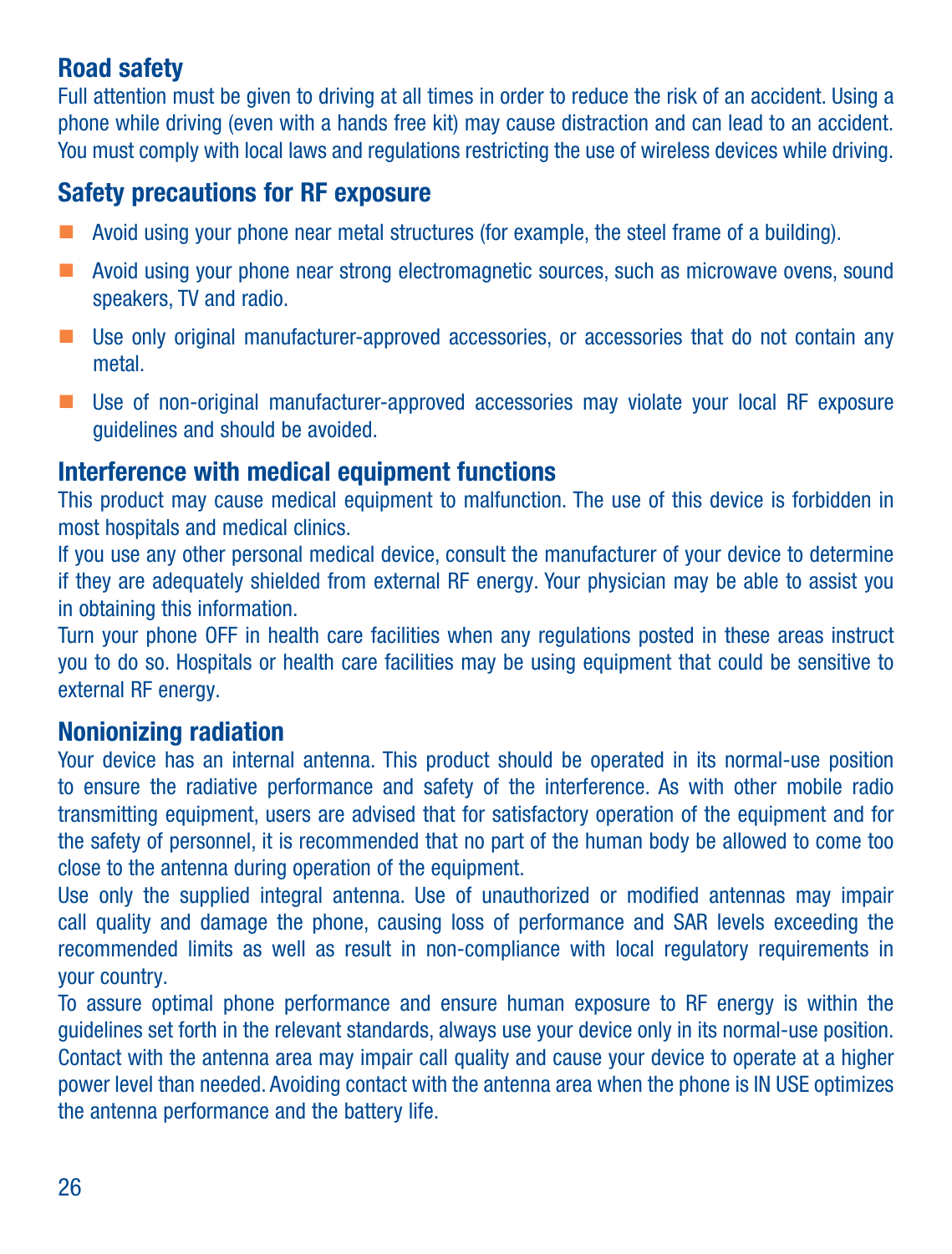### Electrical safety

- **Accessories**
- Use only approved accessories.
- Do not connect with incompatible products or accessories.
- • Take the necessary precautions not to touch or allow metal objects, such as coins or key rings, to contact or short circuit the battery terminals.
- **Connection to a car**
- • Seek professional advice when connecting a phone interface to the vehicle electrical system.
- **Faulty and damaged products**
- Do not attempt to disassemble the phone or its accessory.
- Only qualified personnel must service or repair the phone or its accessory.

#### General precautions

You alone are responsible for how you use your phone and any consequences of its use. You must always switch off your phone wherever the use of a phone is prohibited. Use of your phone is subject to safety measures designed to protect users and their environment.

 $\blacksquare$  Avoid applying excessive pressure to the device

Do not apply excessive pressure on the screen and the device to prevent damaging them and remove the device from your pants' pocket before sitting down. It is also recommended that you store the device in a protective case and only use the device stylus or your finger when interacting with the touch screen. Cracked display screens due to improper handling are not covered by the warranty.

#### Device getting warm after prolonged use

When using your device for prolonged periods of time, such as when you're talking on the phone, charging the battery or browsing the Web, the device may become warm. In most cases, this condition is normal and therefore should not be interpreted as a problem with the device.

#### $H$  Heed service markings

Except as explained elsewhere in the Operating or Service documentation, do not service any product yourself. Service needed on components inside the device should be done by an authorized service technician or provider.

- **Protect your phone**
- Always treat your phone and its accessories with care and keep them in a clean and dust-free place.
- Do not expose your phone or its accessories to open flames or lit tobacco products.
- Do not expose your phone or its accessories to liquid, moisture or high humidity.
- Do not drop, throw or try to bend your phone or its accessories.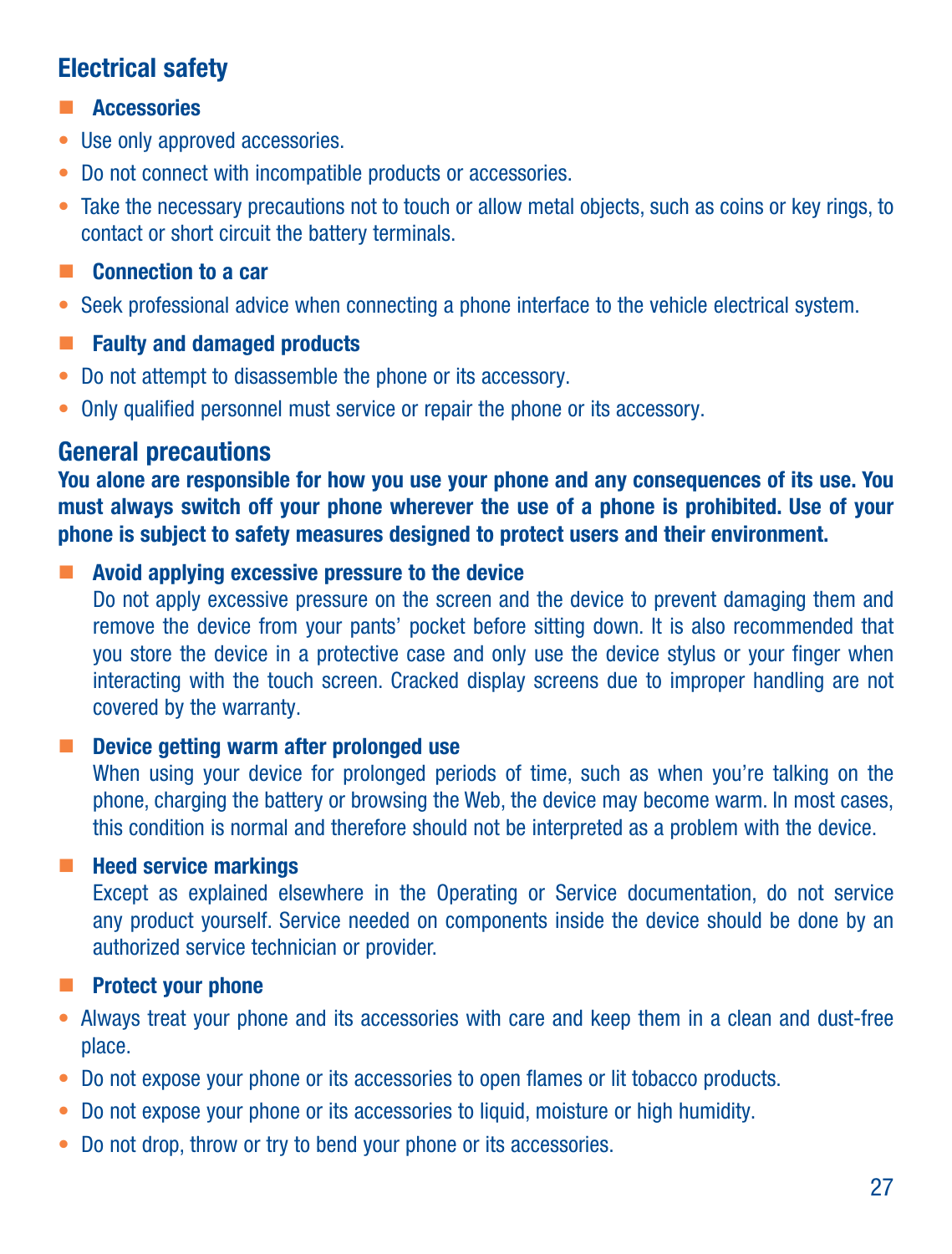- • Do not use harsh chemicals, cleaning solvents, or aerosols to clean the device or its accessories.
- • Do not paint your phone or its accessories
- Do not attempt to disassemble your phone or its accessories, only authorized personnel must do so.
- Do not expose your phone or its accessories to extreme temperatures, maximum 140°F (60°C).
- Please check local regulations for disposal of electronic products.
- Do not carry your phone in your back pocket as it could break when you sit down.

#### **Damage requiring service**

Unplug the product from the electrical outlet and refer servicing to an authorized service technician or provider under the following conditions:

- Liquid has been spilled or an object has fallen into the product.
- The product has been exposed to rain or water.
- The product has been dropped or damaged.
- There are noticeable signs of overheating.
- The product does not operate normally when you follow the operating instructions.

#### **Avoid hot areas**

The product should be placed away from heat sources such as radiators, heat registers, stoves, or other products (including amplifiers) that produce heat.

#### **Avoid wet areas**

Never use the product in a wet location.

#### **Avoid using your device after a dramatic change in temperature**

When you move your device between environments with very different temperature and/or humidity ranges, condensation may form on or within the device. To avoid damaging the device, allow sufficient time for the moisture to evaporate before using the device.

NOTICE: When taking the device from low-temperature conditions into a warmer environment or from high-temperature conditions into a cooler environment, allow the device to acclimate to room temperature before turning on power.

#### ■ Avoid pushing objects into product

Never push objects of any kind into cabinet slots or other openings in the product. Slots and openings are provided for ventilation. These openings must not be blocked or covered.

#### ■ Air bags

Do not place a phone in the area over an air bag or in the air bag deployment area. Store the phone safely before driving your vehicle.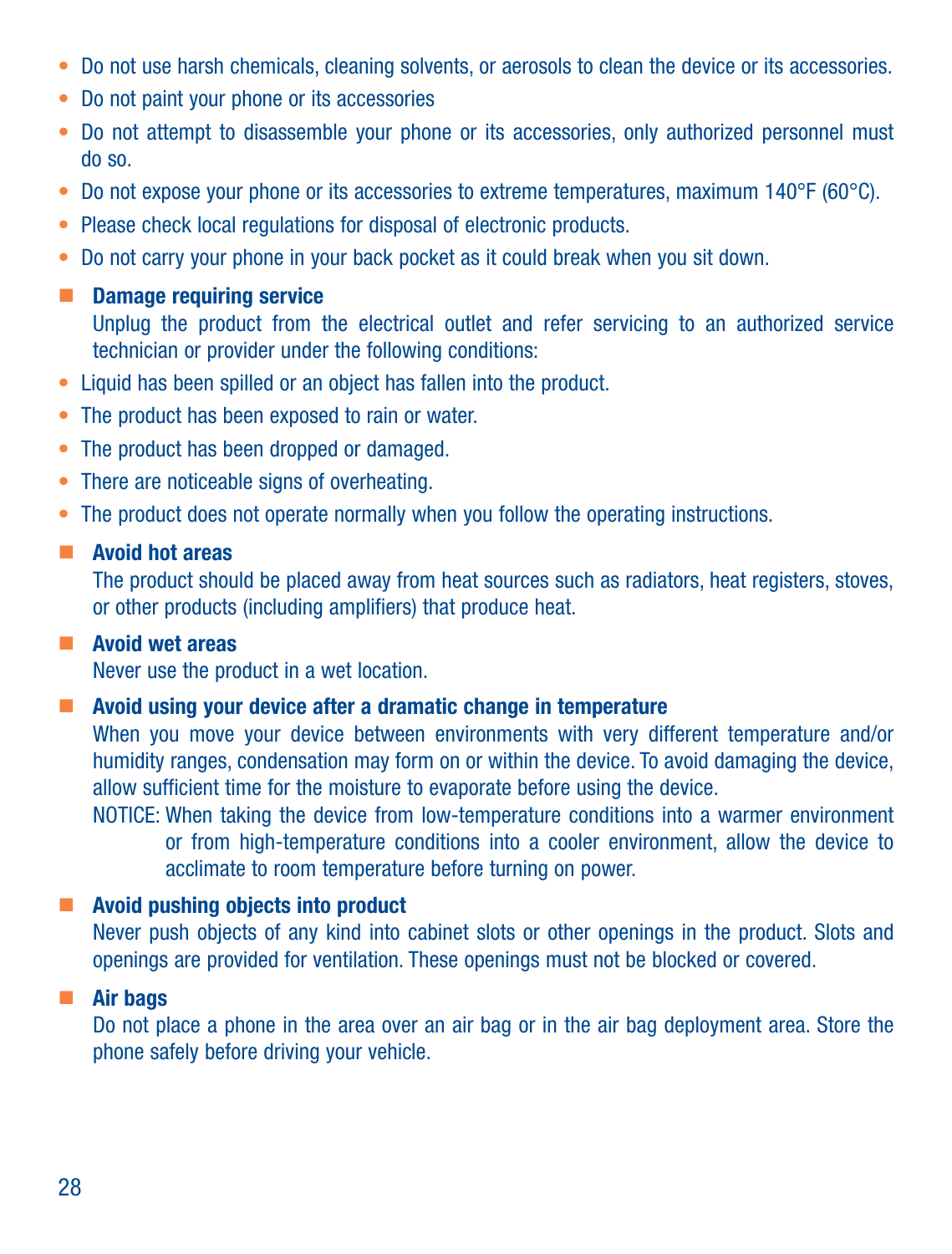#### **Mounting accessories**

Do not use the product on an unstable table, cart, stand, tripod, or bracket. Any mounting of the product should follow the manufacturer's instructions, and should use a mounting accessory recommended by the manufacturer.

#### **Avoid unstable mounting**

Do not place the product with an unstable base.

#### **Use product with approved equipment**

This product should be used only with personal computers and options identified as suitable for use with your equipment.

#### **Adjust the volume**

Turn down the volume before using headphones or other audio devices.

#### **E** Cleaning

Unplug the product from the wall outlet before cleaning. Do not use liquid cleaners or aerosol cleaners. Use a damp cloth for cleaning, but NEVER use water to clean the LCD screen.

#### Small children

Do not leave your phone and its accessories within the reach of small children or allow them to play with it. They could hurt themselves or others, or could accidentally damage the phone. Your phone contains small parts with sharp edges that may cause an injury or which could become detached and create a choking hazard.

#### $\blacksquare$  Repetitive motion injuries To minimize the risk of RSI, when Texting or playing games with your phone:

- Do not grip the phone too tightly
- Press the buttons lightly
- Make use of the special features in the handset which minimize the number of buttons which have to be pressed, such as message templates and predictive text.
- Take lots of breaks to stretch and relay.

#### **Operating machinery**

Full attention must be given to operating the machinery in order to reduce the risk of an accident.

#### Loud noise

This phone is capable of producing loud noises which may damage your hearing.

#### **Emergency calls**

This phone, like any wireless phone, operates using radio signals, which cannot guarantee connection in all conditions. Therefore, you must never rely solely on any wireless phone for emergency communications.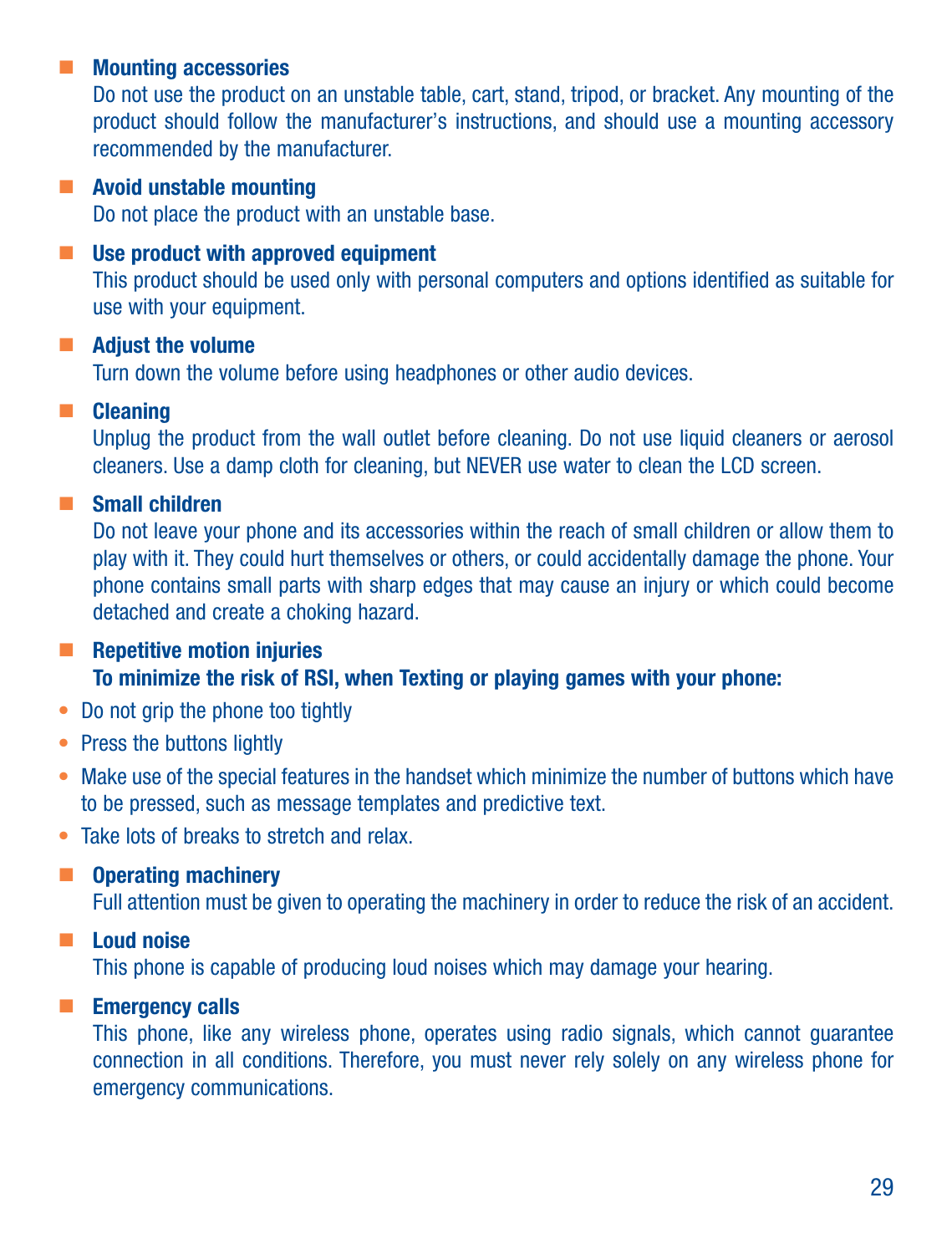

Not all 911 emergency service providers are capable of receiving location information. Be prepared to report your precise location/address when calling 911. The device location cannot be identified in all circumstances.

## Regulatory agency identifications

For regulatory identification purposes, your product is assigned a model number of A503DL. To ensure continued reliable and safe operation of your device, use only the accessories listed below with your A503DL device.

Operating temperature range: 32°F to 104°F (0°C to 40°C)

NOTE: This product is intended for use with a certified Class Limited Power Source, rated 4.35 Volts DC, maximum 1 Amp power supply unit.

#### Federal Communication Commission Interference Statement

This equipment has been tested and found to comply with the limits for a Class B digital device, pursuant to Part 15 of the FCC Rules. These limits are designed to provide reasonable protection against harmful interference in a residential installation. This equipment generates, uses and can radiate radio frequency energy and, if not installed and used in accordance with the instructions may cause harmful interference to radio communications. However, there is no guarantee that interference will not occur in a particular installation. If this equipment does cause harmful interference to radio or television reception, which can be determined by turning the equipment off and on, the user is encouraged to try to correct the interference by one of the following measures:

- Reorient or relocate the receiving antenna.
- $\blacksquare$  Increase the separation between the equipment and receiver.
- Connect the equipment into an outlet on a circuit different from that to which the receiver is connected.
- Consult the dealer or an experienced radio or television technician for help.

FCC Caution: Any changes or modifications not expressly approved by the party responsible for compliance could void the user's authority to operate this equipment.

This device complies with Part 15 of the FCC Rules. Operation is subject to the following two conditions: (1) This device may not cause harmful interference, and (2) this device must accept any interference received, including interference that may cause undesired operation.

Electronic labeling path : Touch Settings > System > Regulatory & Safety or press \*#07#, you can find more information about labeling (1), such as FCC ID.

<sup>(1)</sup> This may vary depending on country.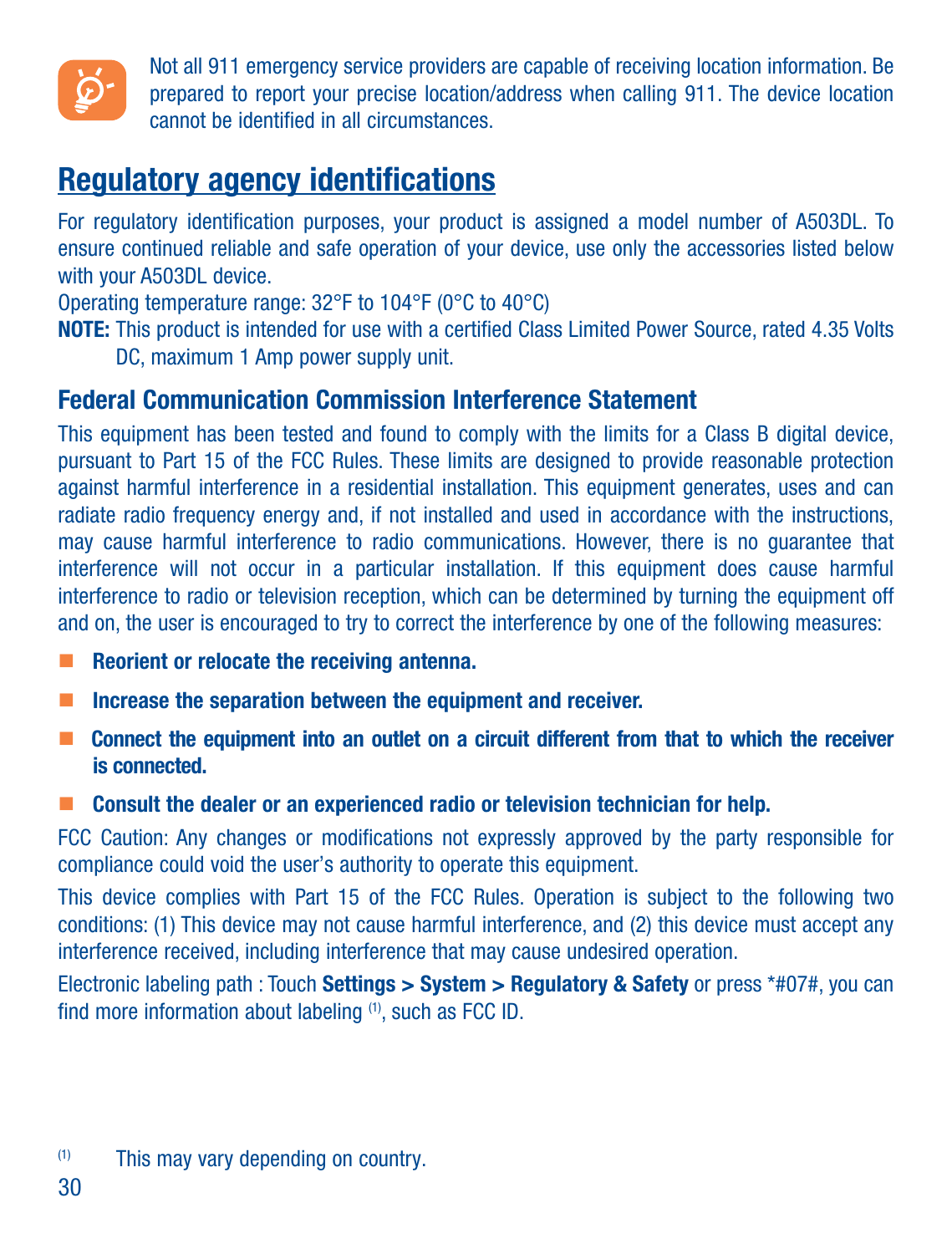## Important Note

#### Radiation Exposure Statement:

This equipment complies with FCC radiation exposure limits set forth for an uncontrolled environment. End users must follow the specific operating instructions for satisfying RF exposure compliance. To maintain compliance with FCC RF exposure compliance requirements, please follow operation instruction as documented in this manual.

This transmitter must not be co-located or operating in conjunction with any other antenna or transmitter, except the transmitters built-in with the device.

### US Information Concerning the Federal CommunicationsCommission ("FCC") Requirements for Hearing Aid Compatibility with Wireless Devices

When wireless devices are used near hearing devices (such as hearing aids and cochlear implants), users may detect a buzzing, humming, or whining noise. Some hearing devices are more immune than others to this interference, and wireless devices also vary in the amount of interference that they generate.

The wireless telephone industry has developed ratings to assist hearing device users in finding wireless devices that may be compatible with their hearing devices. Not all wireless devices have been rated. Wireless devices that are rated will have the rating displayed on the box together with other relevant approval markings.

The ratings are not guarantees. Results will vary depending on the user's hearing device and hearing loss. If your hearing device is vulnerable to interference, you may not be able to use a rated wireless device successfully. Consulting with your hearing health professional and testing the wireless device with your hearing device is the best way to evaluate it for your personal needs.

This smartphone has been tested and rated for use with hearing aids for some of the wireless technologies that the smartphone uses. However, other wireless technologies may be used in this smartphone that have not been tested for use with hearing aids. It is important to try the different features of your smartphone thoroughly and in different locations to determine if you hear any interfering noise when using this smartphone with your hearing aid or cochlear implant. Consult your wireless service provider about its return and exchange policies, and for information about hearing aid compatibility.

Hearing aid compatibility rating for this smartphone: M4/T4

#### How the ratings work

M-Ratings: Wireless devices rated M3 or M4 meet FCC requirements and are likely to generate less interference to hearing devices than wireless devices that are not labeled. M4 is the better or higher of the two ratings.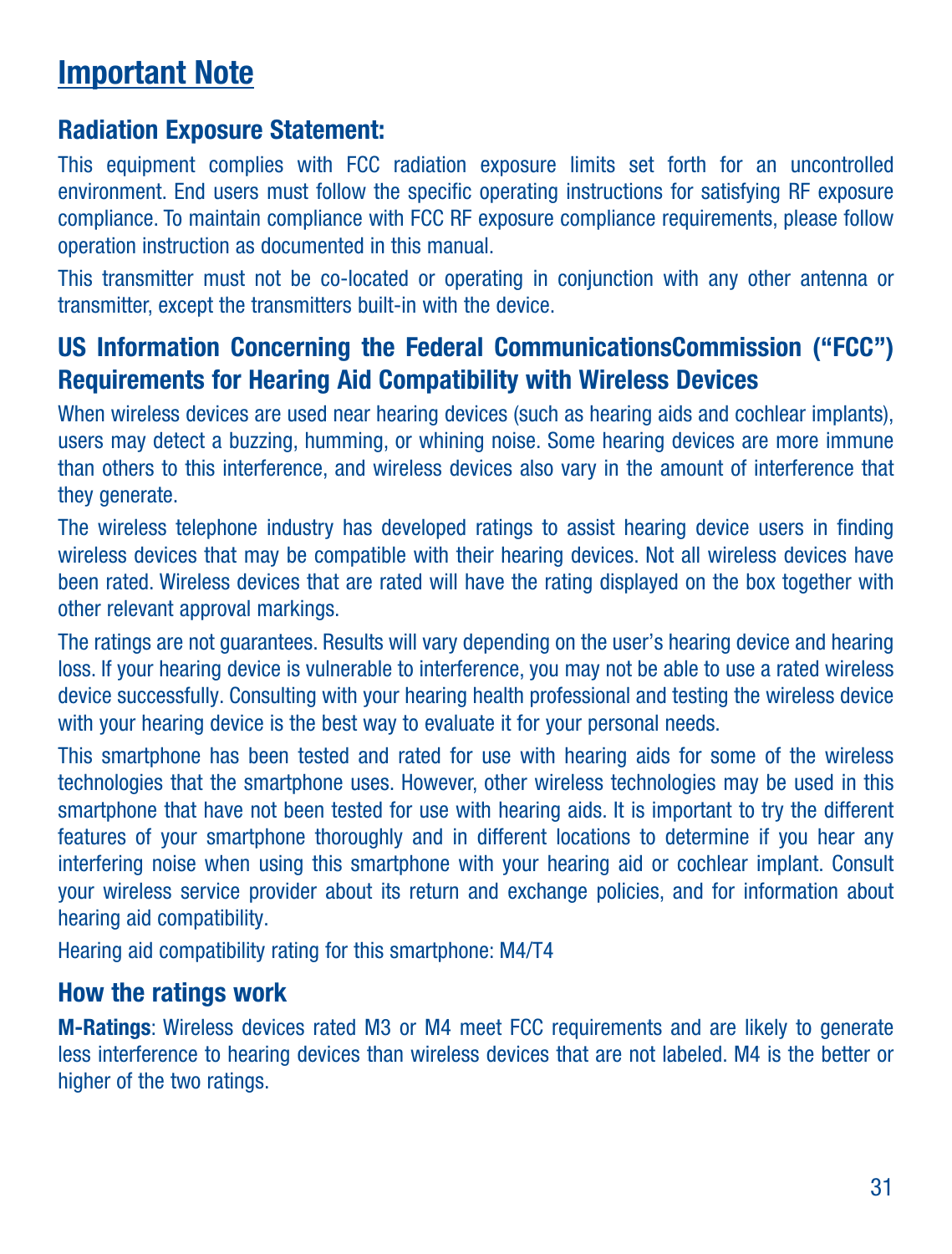T-Ratings: Wireless devices rated T3 or T4 meet FCC requirements and are likely to be more usable with a hearing device's telecoil ("T Switch" or "Telephone Switch") than unrated wireless devices. T4 is the better or higher of the two ratings. (Note that not all hearing devices have telecoils in them.)

Hearing devices may also be measured for immunity to this type of interference. Your hearing device manufacturer or hearing health professional may help you find results for your hearing device. The more immune your hearing aid is, the less likely you are to experience interference noise from wireless devices.

For more information about the actions that the FCC has taken with regard to hearing aid compatibility with wireless devices and other steps that the FCC has taken to ensure that individuals with disabilities have access to telecommunications services, visit www.fcc.gov/cgb/dro.

#### SAR Information

1.32 W/kg @ 1g (HEAD)

1.07 W/kg @ 1g (BODY)

THIS MODEL DEVICE MEETS THE GOVERNMENT'S REQUIREMENTS FOR EXPOSURE TO RADIO WAVES. For body worn operation, this phone has been tested and meets the FCC RF exposure guidelines when used with the TCL Mobile Limited. Accessories supplied or designated for this product. Use of other accessories may not ensure compliance with the FCC RF exposure guidelines.

Your wireless mobile phone is a radio transmitter and receiver. It is designed and manufactured not to exceed the emission limits for exposure to radio frequency (RF) energy set by the Federal Communications Commission of the U.S. Government. These limits are part of comprehensive guidelines and establish permitted levels of RF energy for the general population. The guidelines are based on the safety standards previously set by both U.S. and international standards bodies:

- American National Standards Institute (ANSI) IEEE, C95.1-1992
- National Council on Radiation Protection and Measurement (NCRP). Report 86, 1986.
- International Commission on Non-Ionizing Radiation Protection (ICNIRP) 1996.
- **Ministry of Health (Canada), Safety Code 6. The standards include a substantial safety margin** designed to assure the safety of all persons, regardless of age and health.

The exposure standard for wireless mobile phone employs a unit of measurement known as the Specific Absorption Rate, or SAR. The SAR limit set by the FCC is 1.6 W/kg\*.

The FCC has granted an Equipment Authorization for this model device with all reported SAR levels evaluated as in compliance with the FCC RF exposure guidelines. SAR information on this model device is on file with the FCC and can be found under the Display Grant section of https://fjallfoss. fcc.gov/oetcf/eas/reports/GenericSearch.cfm after searching on FCC ID: 2ACCJH096 Additional information on Specific Absorption Rates (SAR) can be found on the Cellular Telecommunications & Internet Association (CTIA) Web-site as http://http://www.ctia.org/.

\* In the U.S. and Canada, the SAR limit for mobile phone used by the public is 1.6 Watts/kg (W/kg) averaged over one gram of tissue. The standard incorporates a substantial margin of safety to give additional protection for the public and to account for any variations in usage.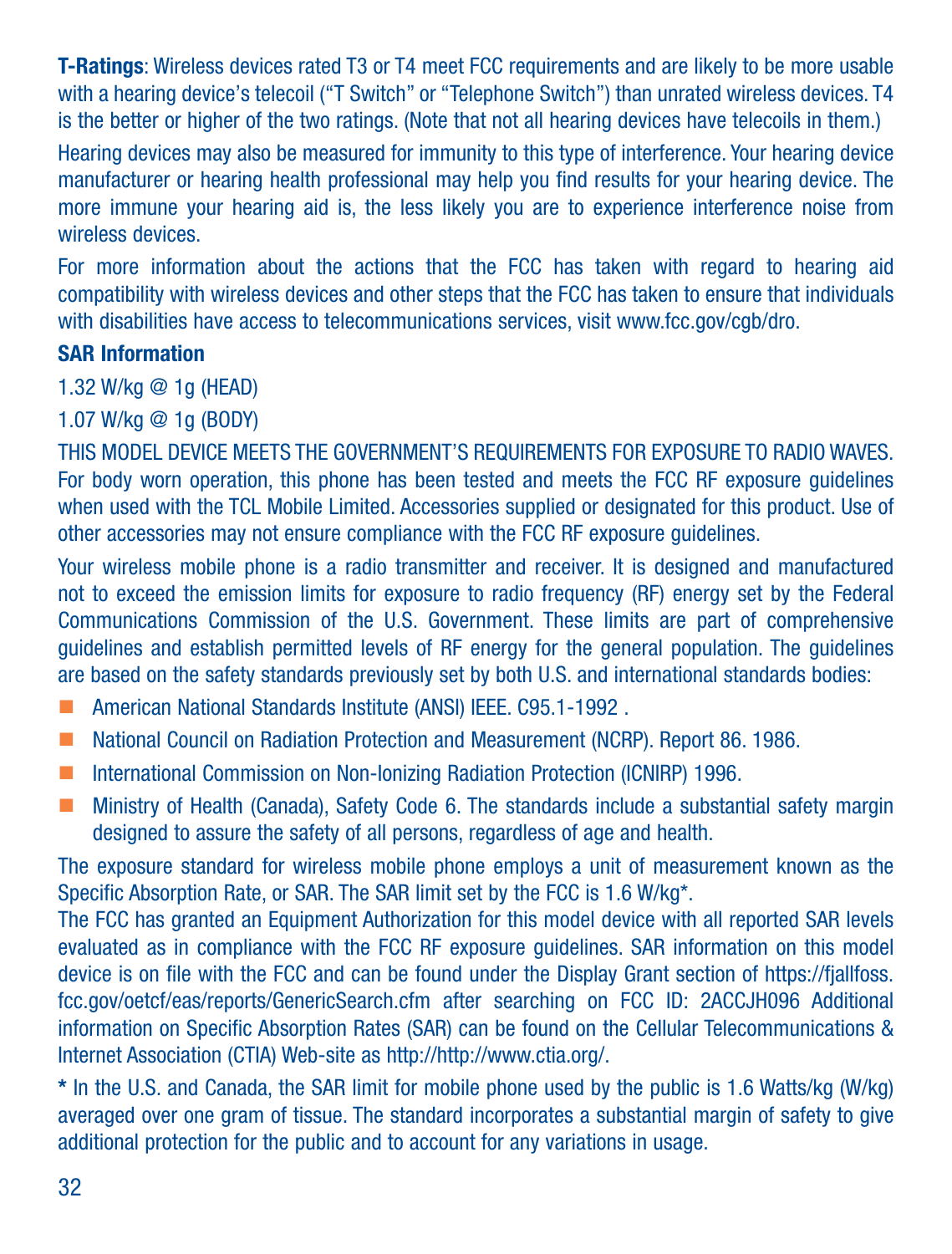Normal condition only to ensure the radiative performance and safety of the interference. As with other mobile radio transmitting equipment, users are advised that for satisfactory operation of the equipment and for the safety of personnel, it is recommended that no part of the human body be allowed to come too close to the antenna during operation of the equipment.

#### Body-worn Operation

This device was tested for typical body-worn operations. To comply with RF exposure requirements, a minimum separation distance of 15 mm must be maintained between the user's body and the handset, including the antenna. Third-party belt-clips, holsters, and similar accessories used by this device should not contain any metallic components. Body-worn accessories that do not meet these requirements may not comply with RF exposure requirements and should be avoided.

Use only the supplied or an approved antenna. Unauthorized antennas, modifications, or attachments could impair call quality, damage the phone, or result in violation of regulations. Do not use the phone with a damaged antenna. If a damaged antenna comes into contact with the skin, a minor burn may result. Please contact your local dealer for replacement antenna.

#### FCC RF Radiation Exposure Statement

- This transmitter has been demonstrated co-location compliance requirements with Bluetooth<sup>®</sup> and WLAN. This transmitter must not be co-located or operating in conjunction with any other antenna or transmitter.
- This equipment complies with FCC RF radiation exposure limits set forth for an uncontrolled environment.

# Telecommunications & Internet Association (TIA) safety information

#### Pacemakers

The Health Industry Manufacturers Association recommends that a minimum separation of 15 cm (6 inches) be maintained between a handheld wireless phone and a pacemaker to avoid potential interference with the pacemaker. These recommendations are consistent with the independent research by and recommendations of Wireless Technology Research.

Persons with pacemakers:

- Should ALWAYS keep the phone more than 15 cm (6 inches) from their pacemaker when the phone is turned ON.
- Should not carry the phone in a breast pocket.
- Should use the ear opposite the pacemaker to minimize the potential for interference. If you have any reason to suspect that interference is taking place, turn the phone OFF immediately.